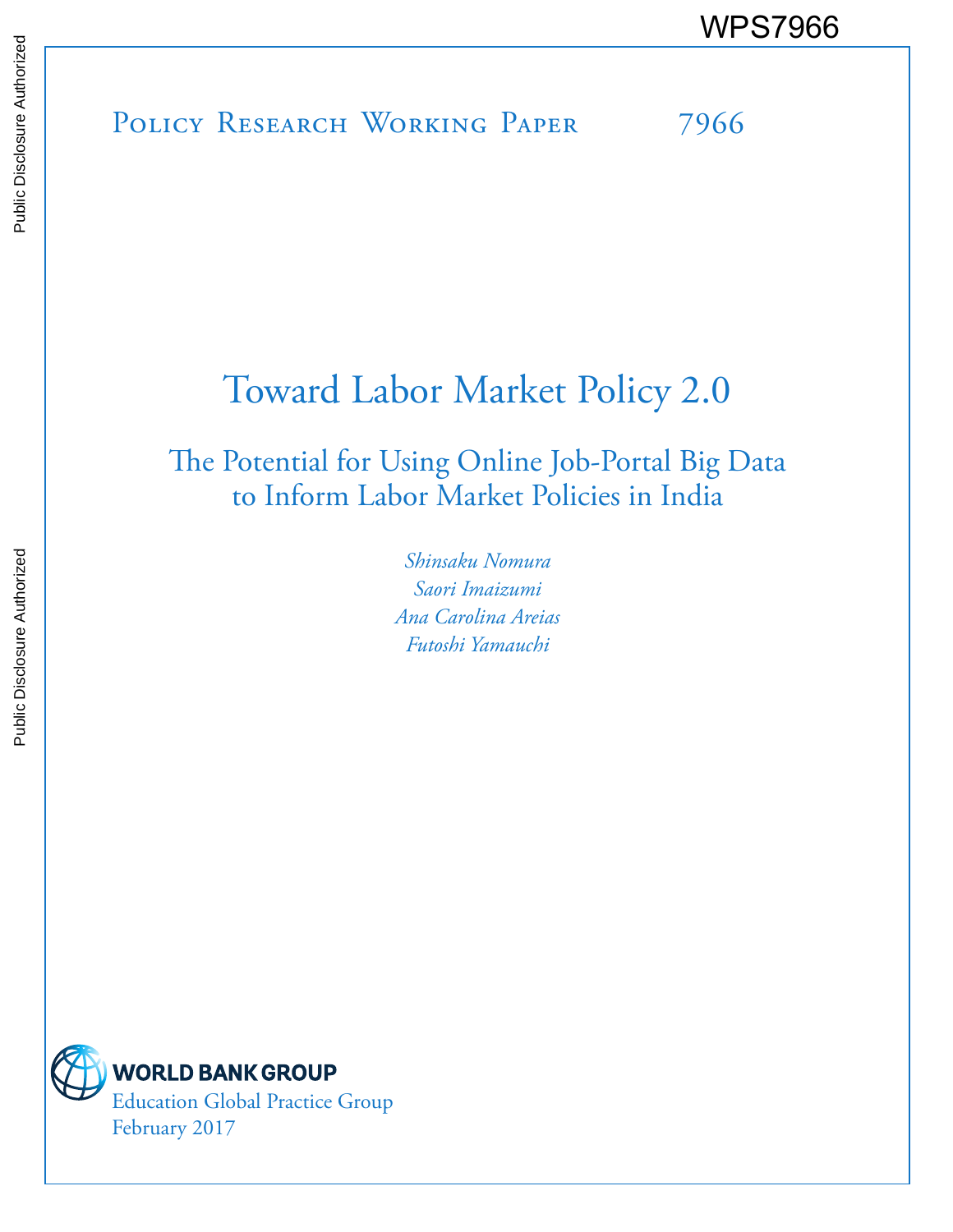### **Abstract**

Economists and other social scientists are increasingly using big data analytics to address longstanding economic questions and complement existing information sources. Big data produced by online platforms can yield a wealth of diverse, highly granular, multidimensional information with a variety of potential applications. This paper examines how online job-portal data can be used as a basis for policy-relevant research in the fields of labor economics and workforce skills development, through an empirical analysis of information generated by Babajob, an online Indian job portal. The analysis highlights five key areas where online job-portal data can contribute to the development of labor market policies and analytical knowledge: (i) labor market monitoring and analysis; (ii) assessing demand for workforce skills; (iii) observing job-search behavior and

improving skills matching; (iv) predictive analysis of skills demand; and (v) experimental studies. The unique nature of the data produced by online job-search portals allows for the application of diverse analytical methodologies, including descriptive data analysis, time-series analysis, text analysis, predictive analysis, and transactional data analysis. This paper is intended to contribute to the academic literature and the development of public policies. It contributes to the literature on labor economics through application of big data analytics to real-world data. The analysis also provides a unique case study on labor market data analytics in a developing-country context in South Asia. Finally, the report examines the potential for using big data to improve the design and implementation of labor market policies and promote demand-driven skills development.

*The Policy Research Working Paper Series disseminates the findings of work in progress to encourage the exchange of ideas about development*  issues. An objective of the series is to get the findings out quickly, even if the presentations are less than fully polished. The papers carry the *names of the authors and should be cited accordingly. The findings, interpretations, and conclusions expressed in this paper are entirely those of the authors. They do not necessarily represent the views of the International Bank for Reconstruction and Development/World Bank and its affiliated organizations, or those of the Executive Directors of the World Bank or the governments they represent.*

This paper is a product of the Education Global Practice Group. It is part of a larger effort by the World Bank to provide open access to its research and make a contribution to development policy discussions around the world. Policy Research Working Papers are also posted on the Web at http://econ.worldbank.org. The authors may be contacted at snomura@ worldbank.org.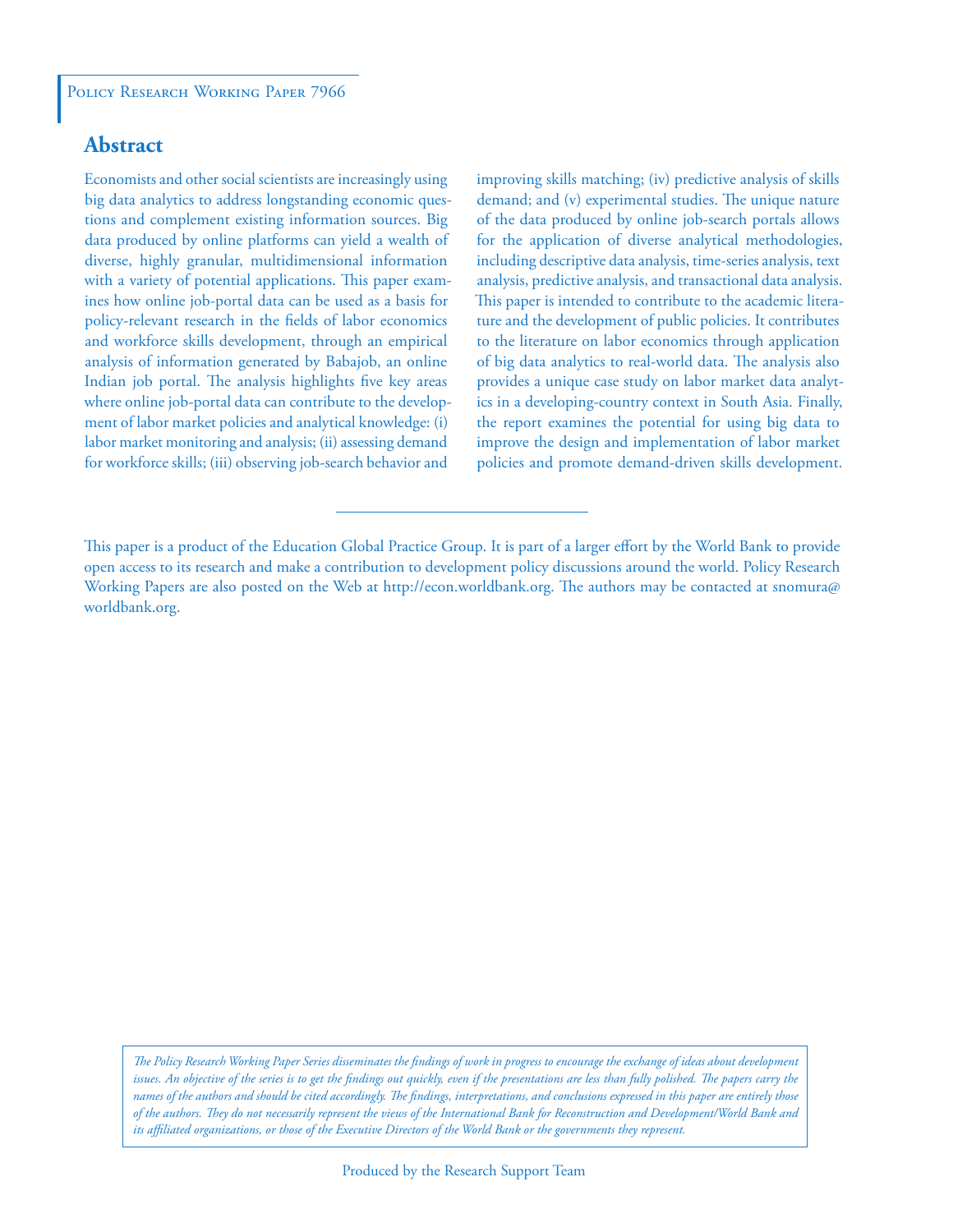### **Toward Labor Market Policy 2.0: The Potential for Using Online Job-Portal Big Data to Inform Labor Market Policies in India<sup>1</sup>**

**Shinsaku Nomura\*, Saori Imaizumi, Ana Carolina Areias, Futoshi Yamauchi**  The World Bank

JEL Classification: C55, C81, J23, J24, J31, J71

Key words: labor market analytics, big data, wage, gender, skills demand, behavioral, forecasting

<sup>&</sup>lt;sup>1</sup> This work was supported by the World Bank Strategic Research Program Trust Fund and the Jobs Umbrella Trust Fund, which is supported by the Department for International Development/UK AID, and the Governments of Norway, Germany, Austria, the Austrian Development Agency, and Swedish Development Agency SIDA. The authors are grateful to Babajob, with special thanks to Sean Blagsvedt and Vir Kashyap for their continuing collaborations and generous data sharing, and to John Gibbons for operational task management. John D. Blomquist has provided continuous guidance to the team since the early stage of this collaborative research. The paper has been prepared to contribute to the Skill India Mission Operation project and skills development sector knowledge in India, and the team is grateful to Shabnam Sinha and Muna Meky for their advice. The team benefited from technical discussions with Omar Arias, Mattias Lundberg and the World Bank India education team at various stages of this research, and overall guidance by Keiko Miwa.

<sup>\*</sup> Corresponding author: The World Bank, Education Global Practice. Washington, D.C.: snomura@worldbank.org.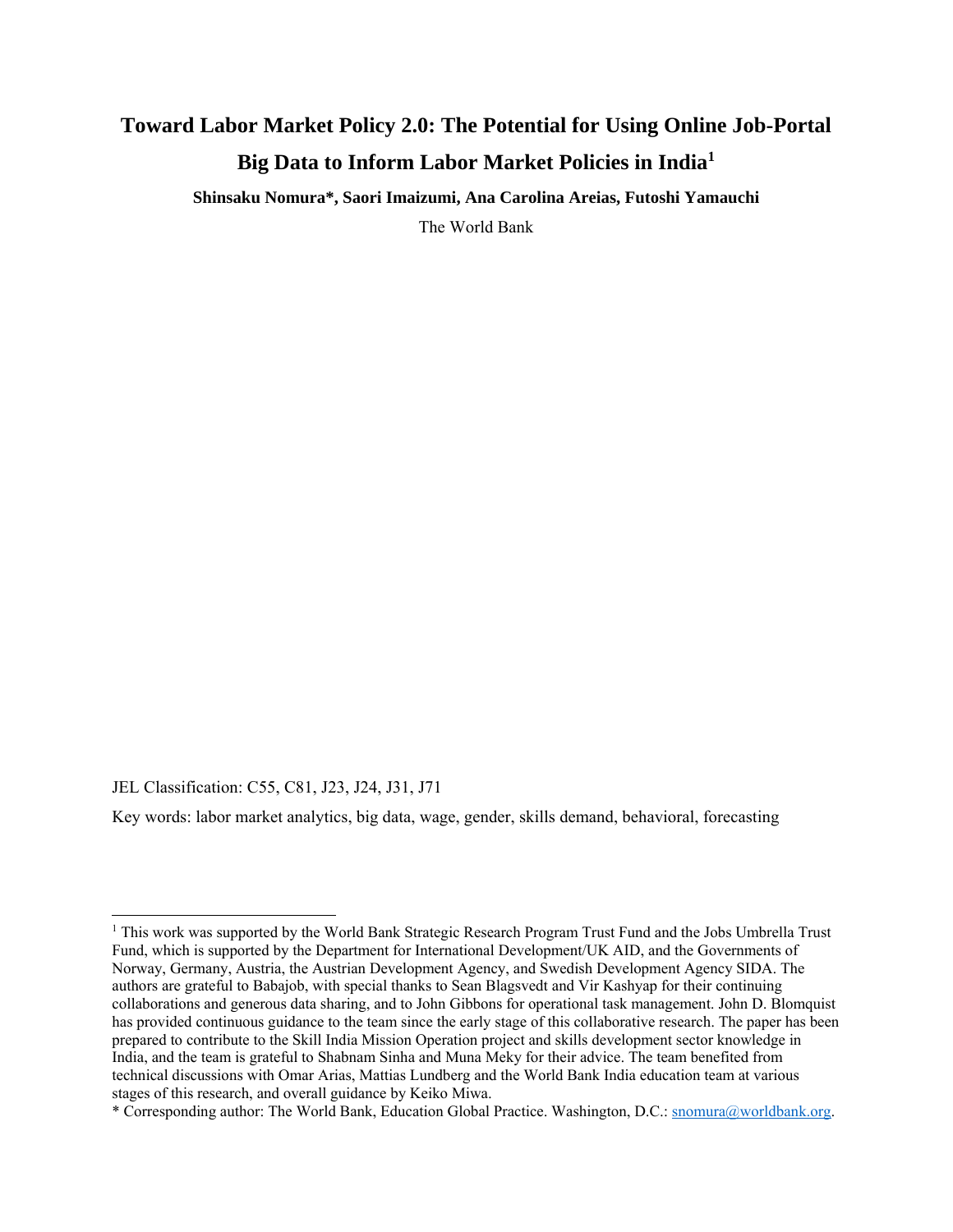#### **1. Introduction**

Education and skills development are known to contribute to increased labor productivity, poverty reduction and economic growth. As a result, many countries around the world prioritize education as a core pillar of human capital development and economic growth. According to the OCED, "skills have become the global currency of the 21st century" (OECD, 2012). Recent studies suggest that the quality of education and skills training is more critical to economic development than the quantity (Hanushek and Woessmann 2008, 2011). This new evidence, combined with substantial progress in expanding and improving primary education, has helped to shift the focus of human capital formation in the international development discourse from achieving universal primary education under the United Nations Millennium Development Goals to promoting skills development and job creation under the Sustainable Development Goals (SDGs). The SDGs highlight the importance of improving access to high-quality, employer-relevant skills training and advancing opportunities for employment and entrepreneurship. The World Bank has established a human capital formation framework that regards skills development as a lifelong process (World Bank, 2010).

Technological advances and improved internet connectivity have spurred the creation of jobs requiring new and diverse skills. In an increasingly digital global economy, many functions once thought to be the exclusive domain of humans, such as driving or writing, are increasingly being carried out by computers. Going forward, policy makers will need to focus on developing skills that are less vulnerable to automation (World Bank 2016). These include non-routine and higher-order skills such as complex information processing, critical thinking, problem solving and reasoning. Studies have shown that workers who have developed such skills earn 25 to 40 percent more than their peers with similar education levels when performing traditional tasks (World Bank 2016).

In addition to the overarching challenge of human capital development, mismatches between workforce skills and employer demand remain a serious obstacle to economic growth. Skills mismatches can occur at the macro-level, when the overall quantity and/or quality of workforce skills does not correspond with the demands of the labor market, or at the micro-level, when individual employers cannot identify appropriately skilled hires. Macro-level skills mismatches often occur when a country's labor market and education and training systems are only weakly connected. Despite continuous efforts to move toward a more demanddriven skills-development framework, international examples of successful demand-driven systems are limited, as countries often lack detailed real-time data on employment dynamics. Information and coordination failures in the labor market can also make it difficult for employers to identify qualified candidates. While some successful training institutions effectively involve local business partners, few have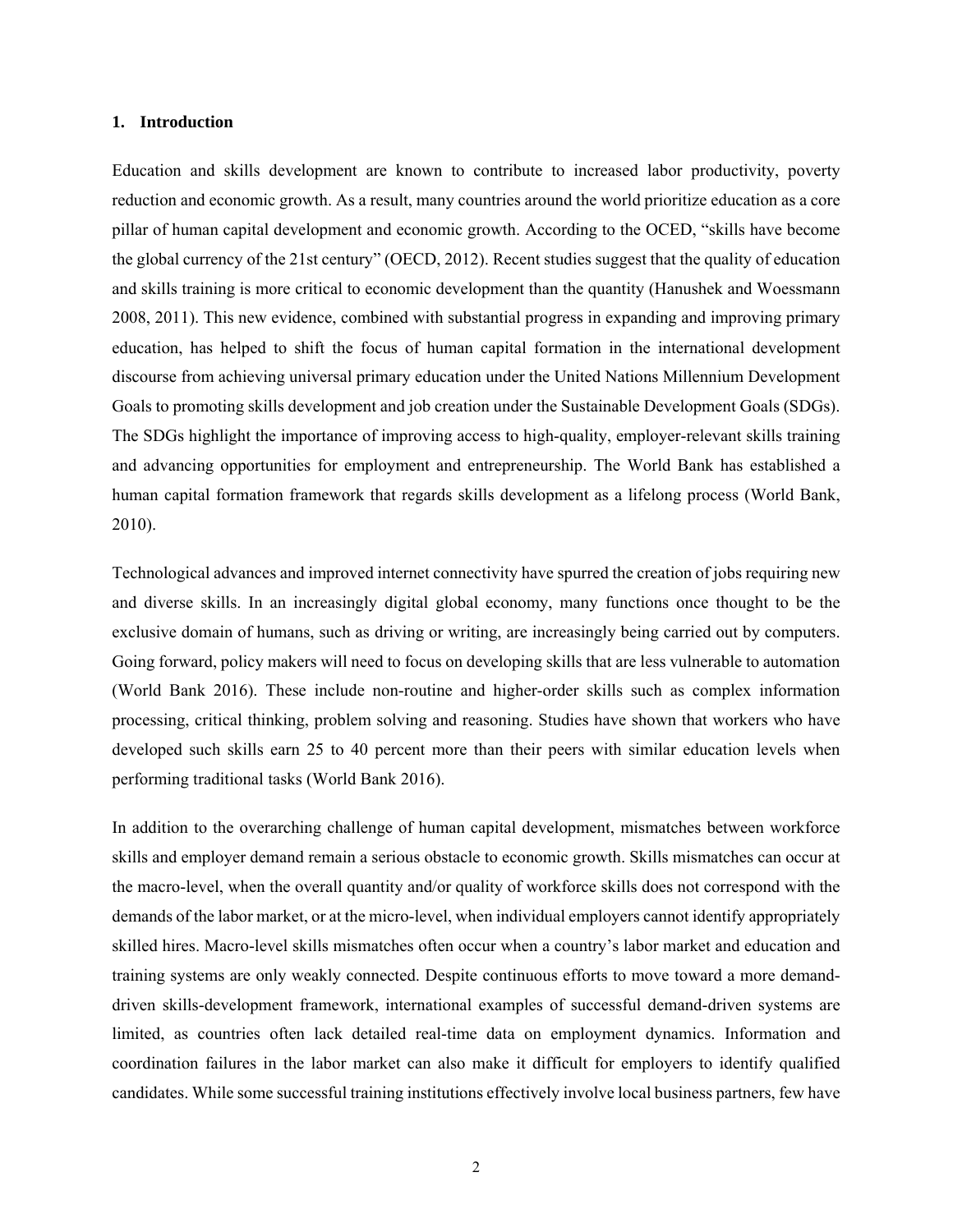access to systematic assessments of labor demand or the supply of workforce skills. Moreover, despite the large size and economic importance of the informal sector in many developing countries and emerging markets, assessments of supply and demand in the informal labor market are often minimal or wholly absent. As a result, strategies to improve skills matching and keep training providers apprised of evolving demand conditions in the labor market remain important challenges.

There is emerging evidence that analyses of online job-search engines and other employment services can be used to address information asymmetry and coordination failures in the labor market. Global online job portals such as LinkedIn, Indeed, Monster and Career Builder are bridging the gap between employers and job seekers in many countries. In areas where the use of such websites is still limited, local online job portals often provide vacancy announcements for both the formal and informal sectors and help expand access to job information for those with internet connectivity. These online platforms, whether global or local, provide a rich and continuous stream of labor market data that has remained largely untapped by policy makers.<sup>2</sup>

In the field of labor economics, the prevalence of big data from online job portals is increasing, and various researchers have explored different methodological approaches to analyzing this data. For instance, Kureková et al. (2015) conducted a literature review in an effort to identify the advantages and disadvantages of using online job data and concluded that it represented a rich source of information that should be exploited despite issues with the representativeness of online job-portal data. Labor economics has traditionally relied on sample survey data, such as workforce and household surveys. Such surveys are often infrequently conducted, and their scope and coverage can entail important limitations. By contrast, big data has the potential to generate multidimensional, granular, real-time information, which can be used to provide new insights into longstanding economic questions, enhance economic research and aid public policy development.

#### **2. Objectives**

l

This paper discusses potential applications of online job-portal data for academic research and policy formulation through an empirical study of data produced by Babajob, an online job-matching platform in India. The paper is designed to both contribute to the academic literature and to support the development

<sup>&</sup>lt;sup>2</sup> For example, LinkedIn, a social networking service for businesses and professionals launched in 2003, had data on 433 million individuals as of Q1 2016. The site is available in over 200 countries worldwide and in 20 different languages. The data obtained through LinkedIn have been primarily used for business purposes, rather than for policy formulation, though various industry- and skills-focused analyses have been published on LinkedIn's official blog. Tambe (2014) used skills data from LinkedIn to measure employers' investment in big-data-related human resources management.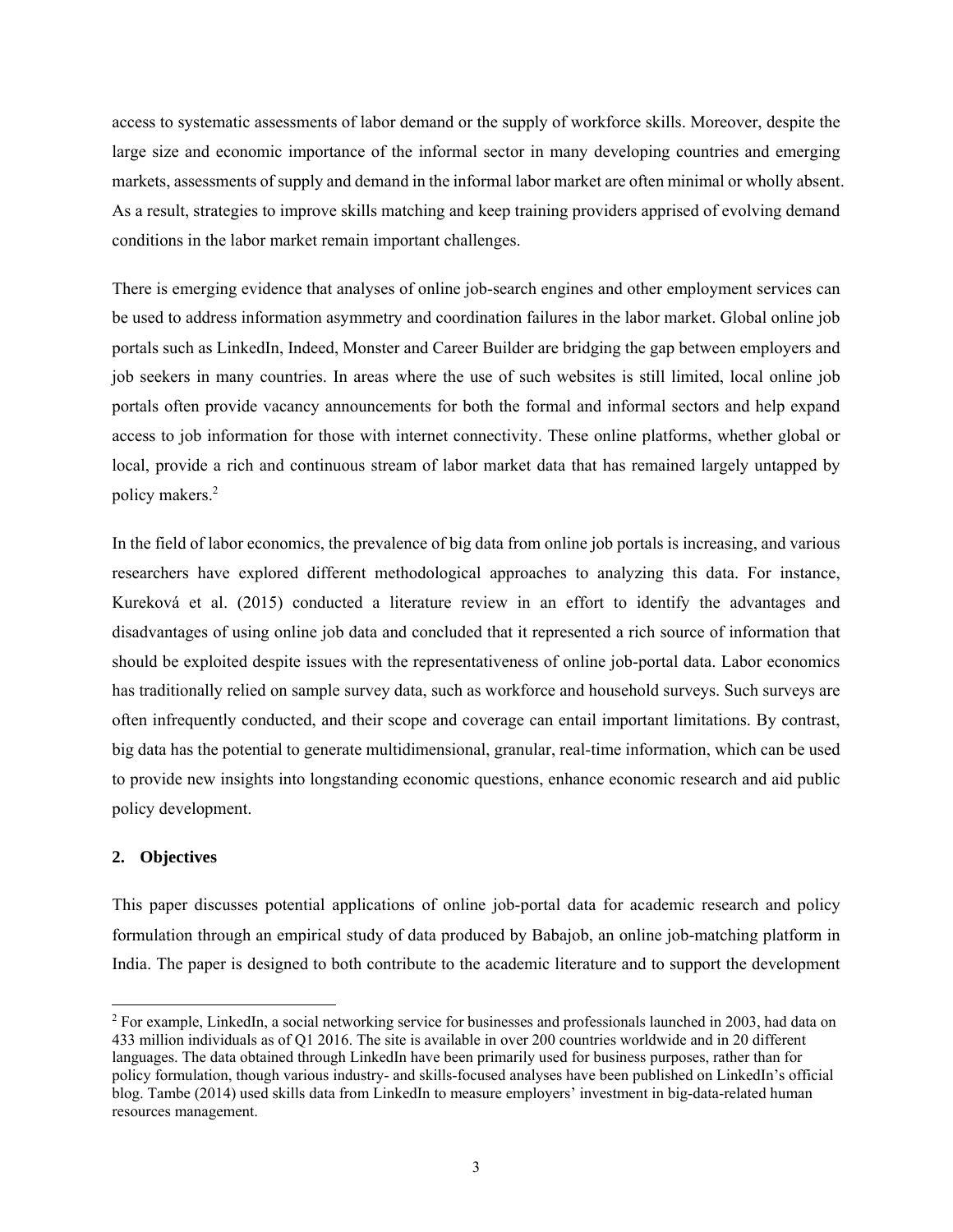of more effective labor market policies in India and elsewhere. Much of the current literature on big data analytics in economic research is limited to methodological reviews and analyses of data sources, and does not examine real-world applications. This report not only reviews the prospective research applications of big data analytics, but also demonstrates their utility through an analysis of actual Babajob data. By using data from India, the study provides a unique case study in a developing country context. Unlike data from online job portals in the United States or Europe, labor market data in India is not regularly updated, making it difficult to assess changes in the labor market. This paper can help shed new light on labor market dynamics in India and expand the possibilities for using big data analytics to enhance labor market policies and promote demand-driven skills development.

The paper discusses five potential applications of big data in formulating and refining labor market policies: (i) conducting labor market monitoring and analysis; (ii) assessing demand for workforce skills; (iii) observing job-search behavior and improving skills matching; (iv) predictive analysis of skills demand; and (v) experimental studies. The paper applies the following analytical methodologies: descriptive-data analysis, time-series analysis with spatial information, text analysis, predictive analysis and transactionaldata analysis.

#### **3. Literature on Economic Research Using Big Data**

The term "big data" first appeared in the early 2000s, as a surge in data processing capacity, internet use and detailed data collection created an unprecedented wealth of granular, real-time information on the behavior of individuals and organizations. "Volume, variety and velocity" are the three defining properties of big data (Laney 2001). Big data analytics was initially leveraged by firms seeking to adapt their business models and day-to-day decision making to reflect emerging data on consumer behavior. Since then, big data analytics has been increasingly utilized as a critical management tool and knowledge source (McAfee and Brynjolfsson, 2012), occupying a space between academic and applied knowledge (Savage and Burrows 2007, 2009; Taylor, Schroeder, and Meyer 2014).

More recently, the use of big data has expanded rapidly in economics and other social sciences. The advent of big data has already prompted novel research designs across a range of topics and refined the measurement of economic effects and outcomes. Over time, these data are likely to affect the types of questions economists pose, allowing for greater attention to variation across populations and facilitating analyses across a broader range of economic activities and interactions. Einav and Levin (2013) point to three unique characteristics of big data that can help contribute to the economic literature: (i) the real-time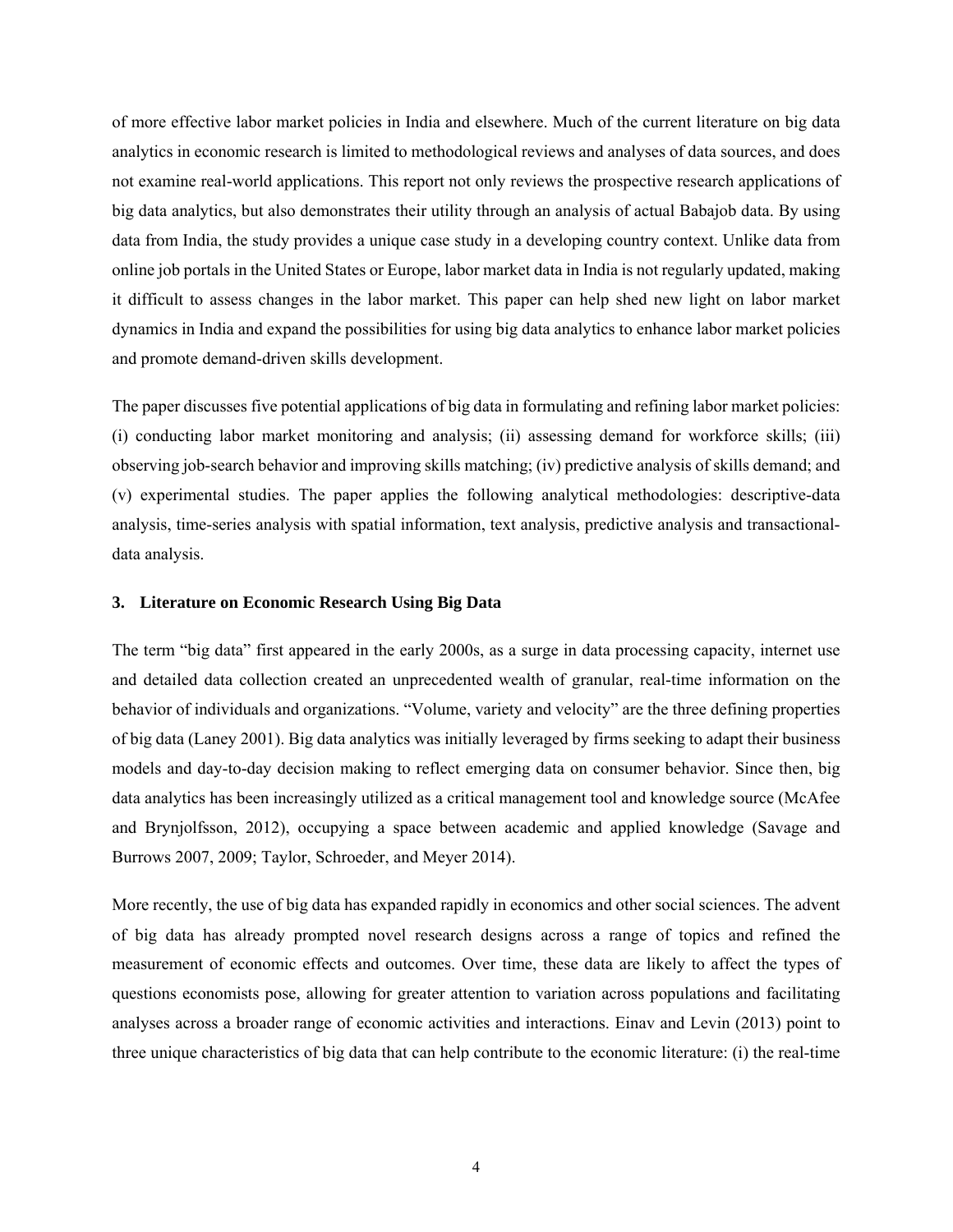nature of the data, (ii) the scale, multidimensionality and granularity of the information collected; and (iii) its ability to capture actual human behavior recorded in real-world transactions.

The emergence of big data has also enabled researchers to examine aspects of the labor market that have historically been difficult to analyze (Horton and Tambe, 2015). For instance, using data from the predominately US-focused online job portal "Career Builder," Marinescu and Rathelot (2015) assessed the effects of geography on worker application patterns. Their research concluded that while job seekers typically do not want to apply for jobs far from where they live, the effects of geography are too small to explain much of the frictional unemployment in the labor market. This type of analysis would have been impossible without big data analytics. Other studies using data from job portals have been conducted in the US, Europe and middle-income countries like China and the Slovak Republic. Moreover, social networks such as LinkedIn, Facebook and Twitter, employment-information websites such as Glassdoor, and trendinformation providers like Google Trends, are also potential all new data sources for labor market analysis (Lenaerts, Bevlavy and Fabo, 2016).

The establishment and rapid expansion of online job platforms have dramatically reduced the cost of information access for both job seekers and employers. Kroft and Pope (2014) and Mang (2012) argue that there has been a large-scale shift from posting job listings in newspapers and other print media to websites and that this process has lowered the cost of acquiring employment information. Moreover, several studies from developed countries have found that the use of employment websites has reduced unemployment rates (Beard et al., 2012; Kuhn and Mansour, 2014), though other studies do not find strong evidence of an impact on wages (Kuhn and Mansour, 2014; Shahiri and Osman, 2014). However, as Shahiri and Osman (2014) point out, many people in developing countries—including both employers and job seekers—cannot take advantage of employment websites due to limited internet infrastructure, high user fees, and/or a lack of knowledge regarding information technology. Studies have also found that greater cellphone use improves employment outcomes in developing countries (Klonner and Nolen, 2010 for South Africa; Aker, 2011 for Niger; Burga and Barreto, 2014 for Peru), lending further support to the conclusion that information constraints are a significant, though often unrecognized, source of inefficiency in the labor market.

There are important challenges involved in using big data for labor market analysis. These include accessing and analyzing data in ways that respect the privacy and confidentiality of individuals, designing creative and scalable approaches to summarizing, describing and analyzing unstructured data sets, and dealing with the partial representativeness of the data. Methodological challenges and the ownership of data sets are also important considerations. One of the principal critiques of big data analytics is that the underlying empirical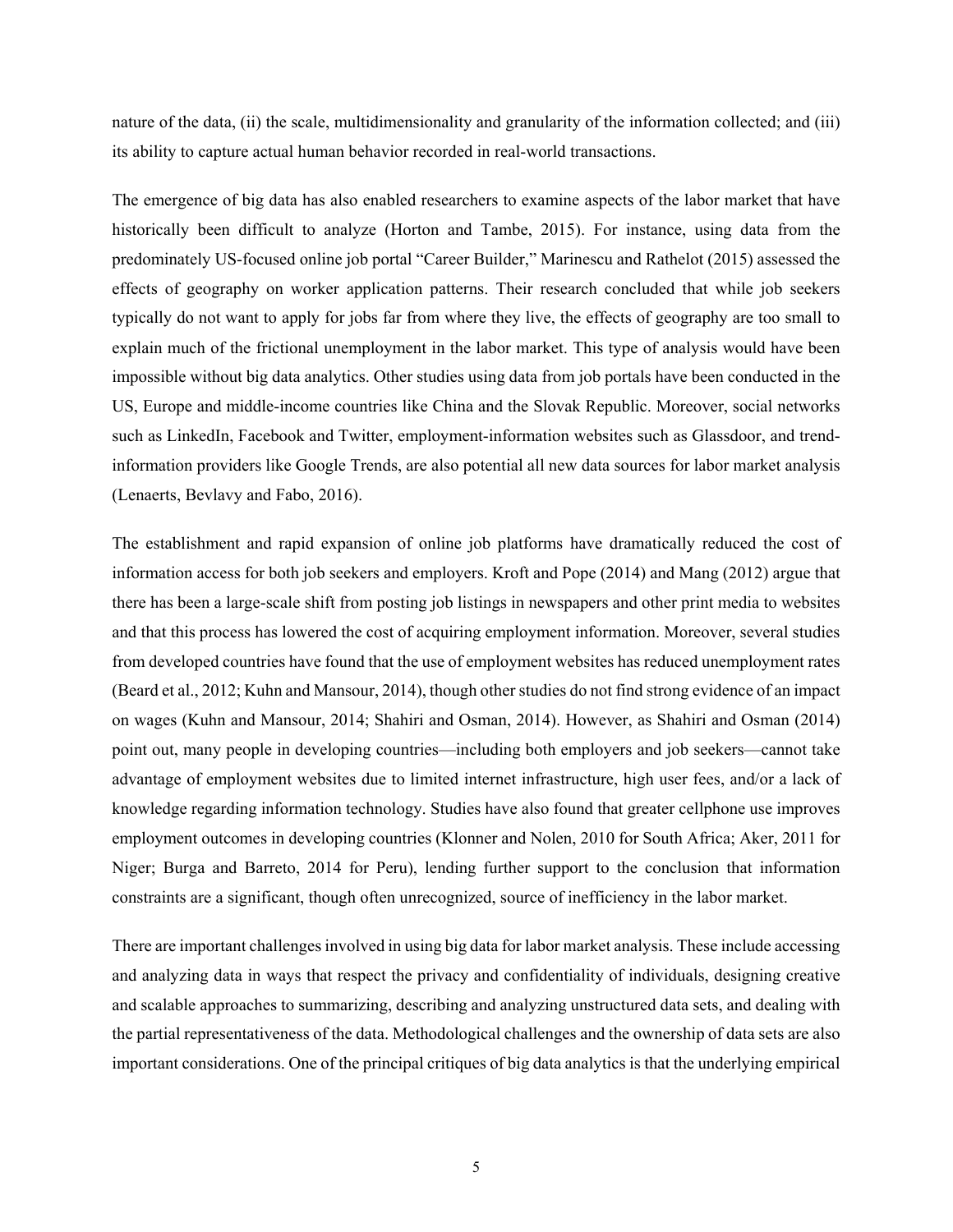micro-processes that lead to the emergence of the typical network characteristics of big data are not well understood (Snijders, Matzat, and Reips 2012).

#### **4. The Indian Labor Market, Skills Development and Babajob**

India has made impressive progress in economic growth and poverty reduction over the past few decades. India's gross domestic product (GDP) grew at an average rate of 7.3 percent per year between 2007 and 2012. This contributed to a substantial decline in the incidence of poverty, and an estimated 138 million people rose above the poverty line during the period. Despite its robust growth, India still faces major challenges in improving worker productivity and ensuring that the supply of workforce skills is consistent with labor market demand.

The Indian labor force is large, mostly informal and relatively young. India's population reached 1.295 billion in 2014, including 497 million workers.<sup>3</sup> The size of the labor force has been expanding at an annual net growth rate of 4.2 million for the past 10 years. The labor force participation rate is 54 percent, with a relatively high participation rate among men (80 percent) and low rate among women (26 percent). Only 16 percent of the labor force is engaged in wage employment (18 percent of male workers and 12 percent of female workers), and a large majority work in the informal sector. Moreover, 54 percent of the country's population is under 25 years of age. While the country's relatively young population has the potential to yield significant demographic dividends, ensuring sufficient employment opportunities for a young workforce also presents a critical challenge for the government. India faces a lack of highly trained workers and a large share of unskilled youth. As a result, job creation and skills development are critical priorities. To address these challenges, the government launched the National Policy for Skill Development and Entrepreneurship in 2015, and its  $12^{th}$  Five-Year Plan set a goal of training 400 million workers by 2022.

India's national labor market data are mainly collected through National Sample Surveys, some rounds of which have dedicated sets of employment questions. The Central Statistical Organization also conducts an Annual Survey of Industries and quarterly employment surveys designed to track industrial and workforce development trends in selected economic sectors. External surveys, such as the International Finance Corporation's Enterprise Surveys, periodically analyze India's business environment, and especially its formal sector (IFC 2014). Sample surveys of households and industries are typically conducted by the government and have traditionally served as the primary data source for understanding labor market trends and skills demand in India.

1

<sup>3</sup> World Bank World Development Indicators website.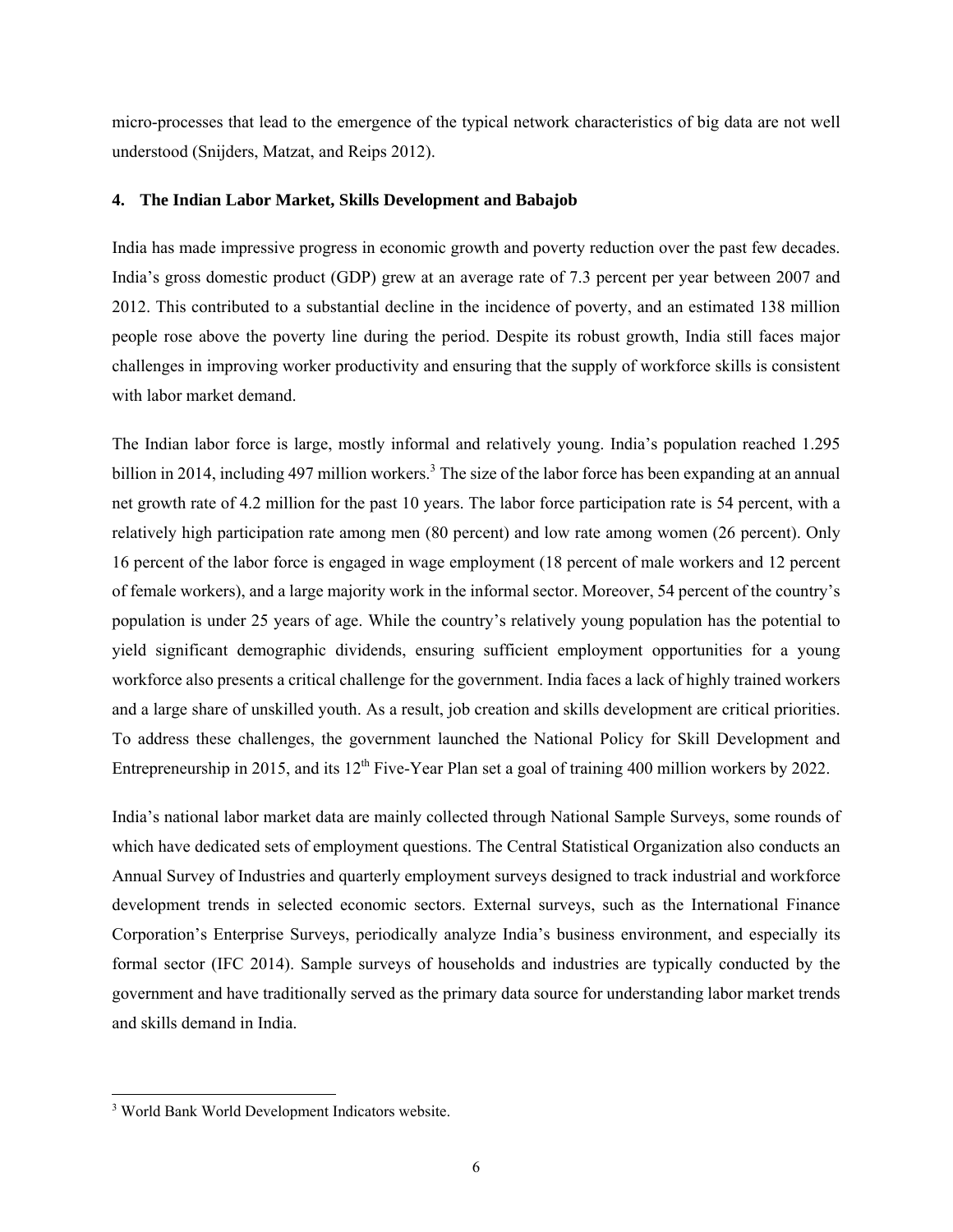Online job portals emerged in India in the late 1990s, but only began to flourish in the past decade as mobile phone and internet use became more widespread and social networking platforms expanded. The share of mobile phone subscribers more than tripled from 20 percent of the population in 2007 to 70 percent in 2014, and the number of fixed broadband subscriptions increased eightfold during the same period. There are now about 20 job search portals, many of them focusing solely on the Indian labor market.<sup>4</sup> Babajob, established in 2007, is one of the country's leading job-matching websites. Between 2007 and 2015 more than 858,000 jobs were posted on the site, and over 240,000 employers and 4.5 million job seekers were registered. Babajob is unique in matching workers to potential employers in both the formal and informal sectors. In order to better reach disadvantaged populations, Babajob provides a variety of access options including standard websites, mobile sites, interactive voice response (IVR), text messaging and web applications.<sup>5</sup>

A substantial share of the jobs listed on Babajob are entry level, with the largest number of listings in 2015 classified as clerical support.<sup>6</sup> 70 percent of the jobs advertised were based in the country's 10 most populous cities: Bangalore, Delhi, Mumbai, Chennai, Hyderabad, Pune, Kolkata, Thane, Patna, and Lucknow. The average salary offers for all jobs on the website was  $13,182$  rupees (Rs.) per month,  $^7$  with the average for professional-level jobs (Rs. 14,900) being 17 percent higher than the average for nonprofessional jobs (Rs. 12,739). By city, average listed salaries for professional jobs ranged from Rs. 16,970 in Mumbai to Rs. 12,757 in Patna (a 33 percent difference), while the average for non-professional jobs ranged from Rs. 14,184 in Delhi to Rs. 10,742 in Patna (a 32 percent difference).

1

<sup>4</sup> Though not exhaustive, 22 firms were identified by compiling a list from government agencies and search engines. 77 percent of identified firms provide job-search services, while a few provide job-matching services. Some platforms focus on entry-level jobs, while others primarily advertise technology or senior management-level jobs. Job-matching platforms use different techniques to match workers with job opportunities, including leveraging social networks, providing curated job information based on an individual's profile and connecting local recruiters with candidates. 68 percent of the researched platforms focused on jobs located in India, with some portals concentrating on specific cities. 5

 $\frac{1}{5}$  The Babajob platform works to connect job seekers with job opportunities and employers with candidates for their positions. Job seekers can create a profile on Babajob, search and apply to jobs online or offline, all for free. Employers can create profiles on Babajob and post their hiring requirements for free in a service that resembles online job classifieds, or they can opt for the paid, premium service (*RapidHire*) that offers a facilitated hiring experience. All job posts are live for 90 days, with *RapidHire* jobs promoted more heavily on the site for a period of time depending on the type of plan opted for (e.g. the basic offering promotes jobs for 15 days). *RapidHire* also includes other services, such as additional screening, a recruitment support executive, the ability to 'unlock' more information about candidates, and SMS promotion of the available job to relevant job seekers within a certain radius.

<sup>6</sup> These definitions are based on the International Standard Classification of Occupations (ISCO). Professional-level positions include managers and technicians, professionals and associate professionals. Non-professional occupations include clerical workers, service workers, sales workers, skilled agricultural workers, construction and craft workers, plant workers, drivers and elementary occupations.

Using an exchange rate of US\$1=Rs. 67 (the average rate during the first half of 2016) this amount is equivalent to about US\$197.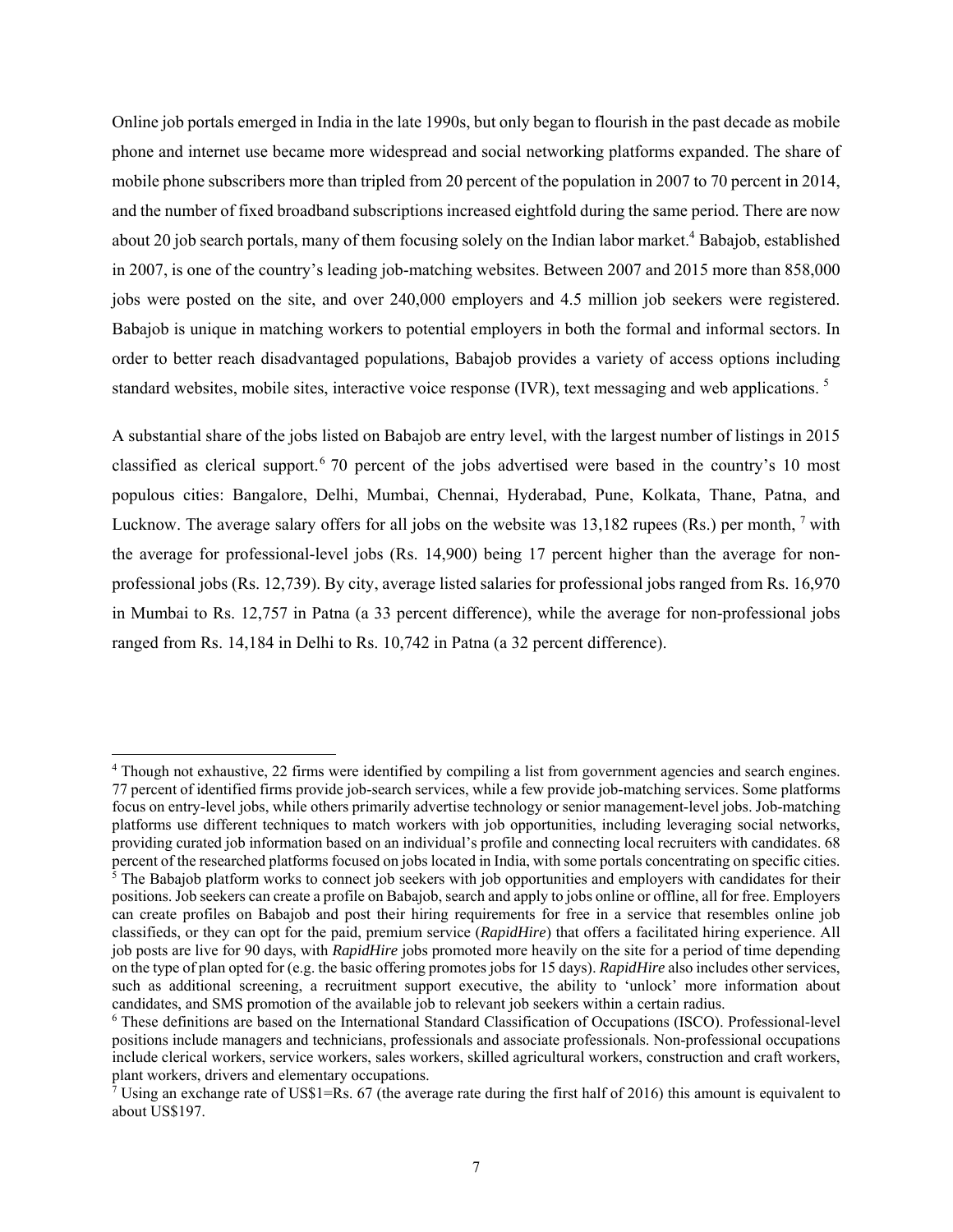

**Figure 1: Number of Job Listings on Babajob and Average Number of Applciations per Listing by Occupational Category, 2015**

Source: Authors' calculations using Babajob data

#### **5. Using Big Data to Analyze Labor Market Dynamics in India: the Case of Babajob**

A review of the existing literature and a thorough analysis of Babajob data revealed five ways in which online job-portal data can be used to formulate and refine labor market policies. These include (i) labor market monitoring and analysis, (ii) assessing demand for workforce skills, (iii) observing job-search behavior and improving skills matching, (iv) predictive analysis of skills demand, and (v) experimental studies.

#### **5.1. Labor Market Monitoring and Analysis**

Online job-portal data can be used to monitor and analyze labor market trends in real time. Big data can complement official government statistics and other traditional forms of employment information-gathering, such as sample-based labor force and enterprise surveys, to provide richer and more granular data. Labor force surveys capture information on the personal characteristics, wages and experience levels of employees, as well as employer characteristics such as firm size and workforce composition. Enterprise surveys focus on formal-sector business and production activities and assess employee productivity. Both labor force and enterprise surveys tend to be conducted infrequently and focus on a small number of variables. A key advantage of online job-portal data is that it allows for a much larger sample to be monitored in real time, enabling analysts and policy makers to develop a more thorough and timely understanding of evolving Example 1<br>
Source: Authors' calculations using B<br>
Source: Authors' calculations using B<br>
5. Using Big Data to Analyz<br>
A review of the existing literat<br>
online job-portal data can be u<br>
market monitoring and analys<br>
behavi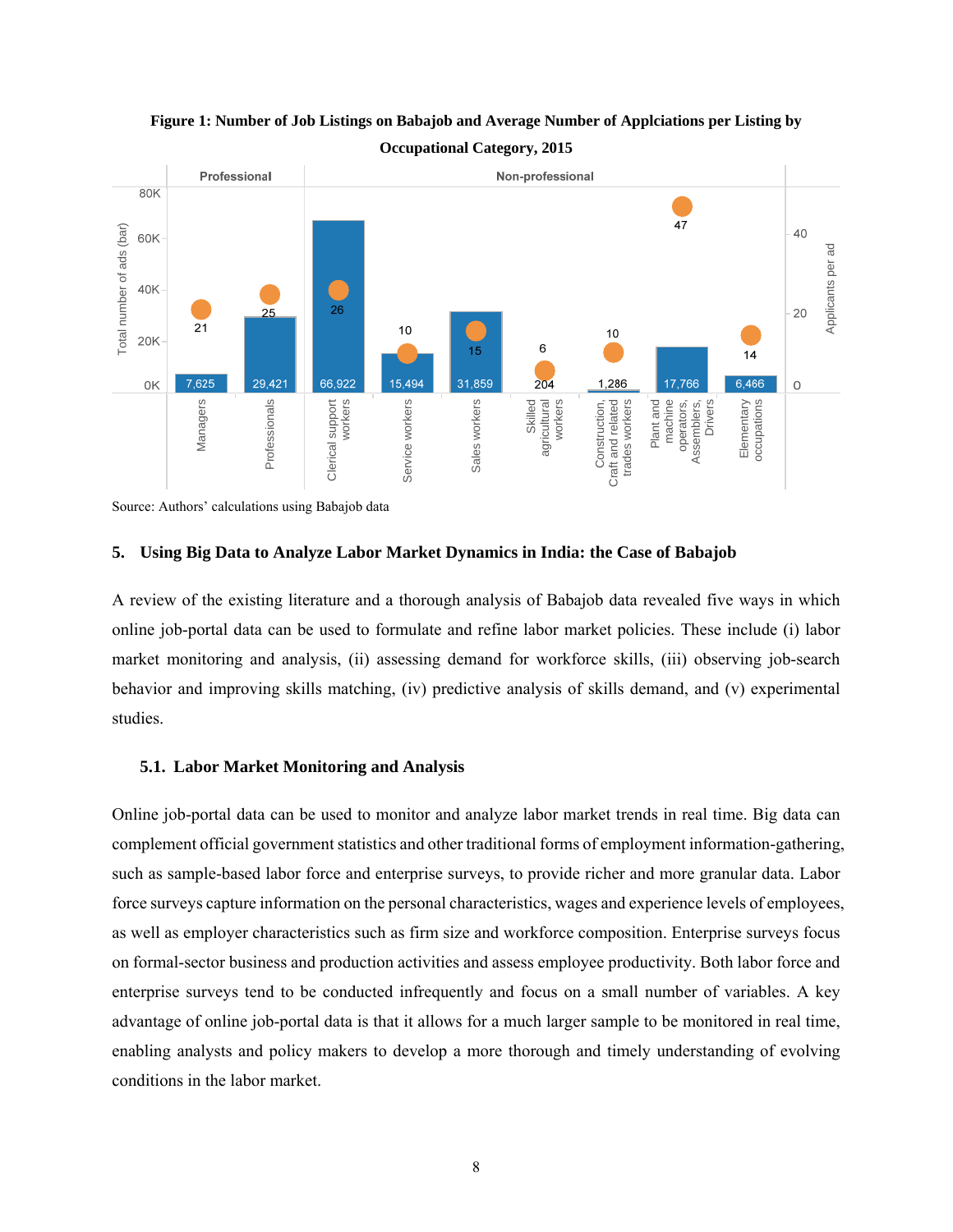In addition to the potential for real-time monitoring, the granularity and uniqueness of data captured by online job portals offer unique advantages over traditional survey instruments. Online job advertisements can provide highly granular data on labor market characteristics and demand dynamics at a specific time or location, or for a specific type of occupation. For example, while official statistics collect data on the current level and distribution of wages, online job-portal data focus solely on wage offers, which can help identify emerging trends in the demand for specific skills, the seasonality of hiring practices and firms' production expectations for specific jobs. The data allow for both a dynamic and static evaluation of the labor market, as well as an examination of specific market segments. Information on the historical growth and spatial distribution of job openings, wage trends and patterns, and competition among job seekers can help policy makers understand how the labor market is evolving in different places and over time.

However, there are important caveats regarding the representativeness of online job-portal data. In order to ensure that findings are interpreted accurately, it is crucial to specify exactly what the data are representing and to clearly define their applicability to the broader labor market. Limitations on representativeness can be addressed by statistically weighting the data according to the industry structure derived from labor force surveys, focusing on segments of the labor market in which coverage bias is less of a problem, and using diverse data sources to conduct parallel analyses and confirm the robustness of findings (Kureková, Beblavý, and Thum-Thysen, 2015).

#### *Application of the Analysis to Babajob Data*

As noted above, online job-portal data can facilitate an in-depth analysis of specific social groups and segments of the labor market. In this study, Babajob data was used to analyze gender differences in wage offers for similar positions. Women constitute 26 percent of the Indian workforce, and gender disparities in workforce participation rates are an important development issue (United Nations, 2012). An analysis of wage offers for 858,000 jobs posted to Babajob by 240,000 unique employers between 2007 and 2015 reveals how these offers evolved over time and varied by location, occupation and contract type. An econometric analysis found that the average wage offers for positions that specified a male hire were 7.1 percent higher than those that were open to both genders, while wage offers for positions that specified a female hire were 16.2 percent lower. This analysis controlled for a number of other factors that might affect wage rates, including employment period, location, occupation and contract type. Among occupations that were frequently offered to both male and female workers, cooks, garment, and teaching jobs exhibited relatively high wage differentials, while stewards, nanny, machinist and office helpers exhibited relatively small differences (Figure 2). Among the 20 cities with the largest number of job listings, Ahmedabad,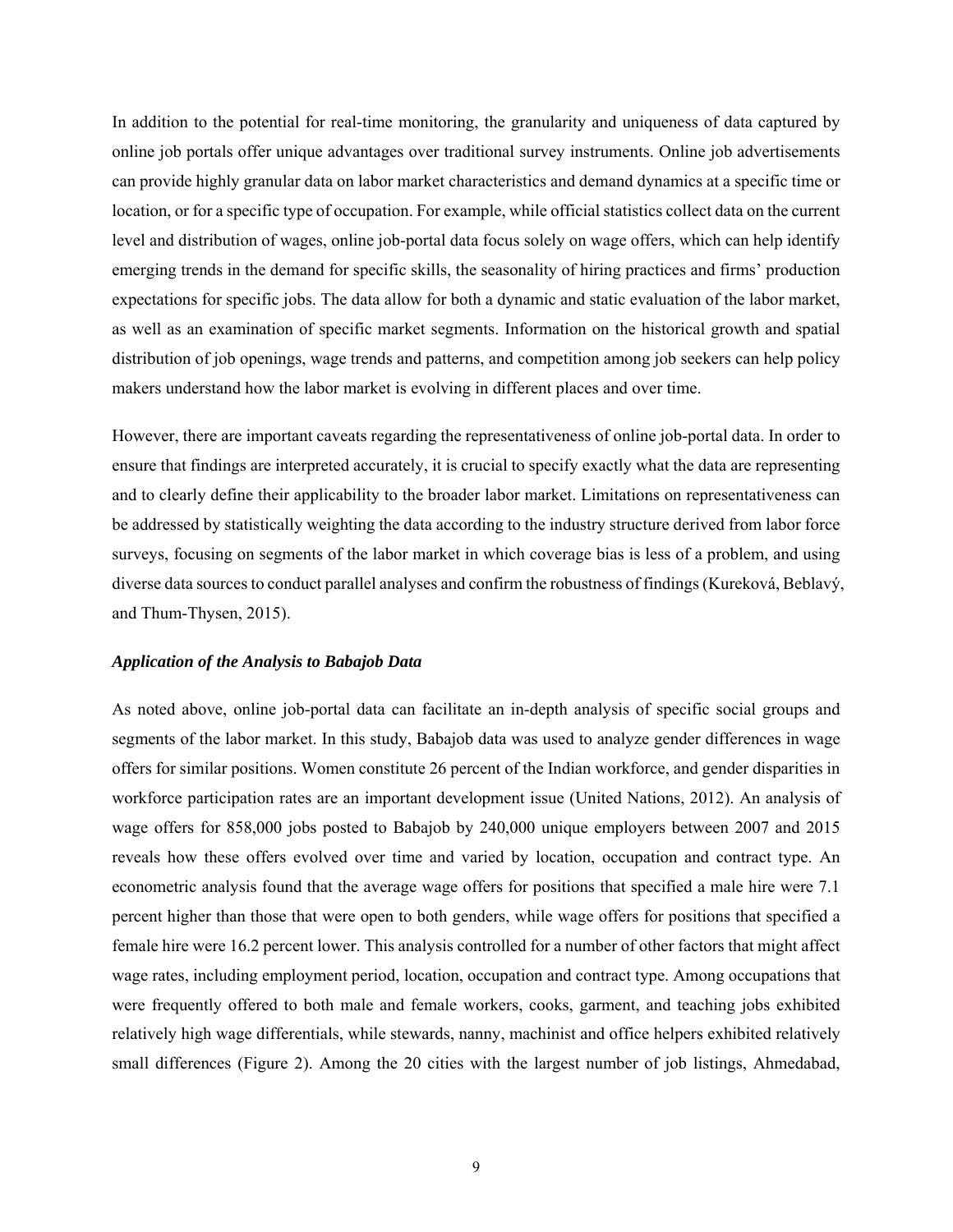Ranchi, and Thane evinced the widest gender wage gaps, while wage gaps in Gurgaon, Noida, and Indore were narrower (Figure 3).





Source: Authors' calculations using Babajob data

Note: Average wage offered for female-specified job postings as a percentage of male-specified postings after controlling for other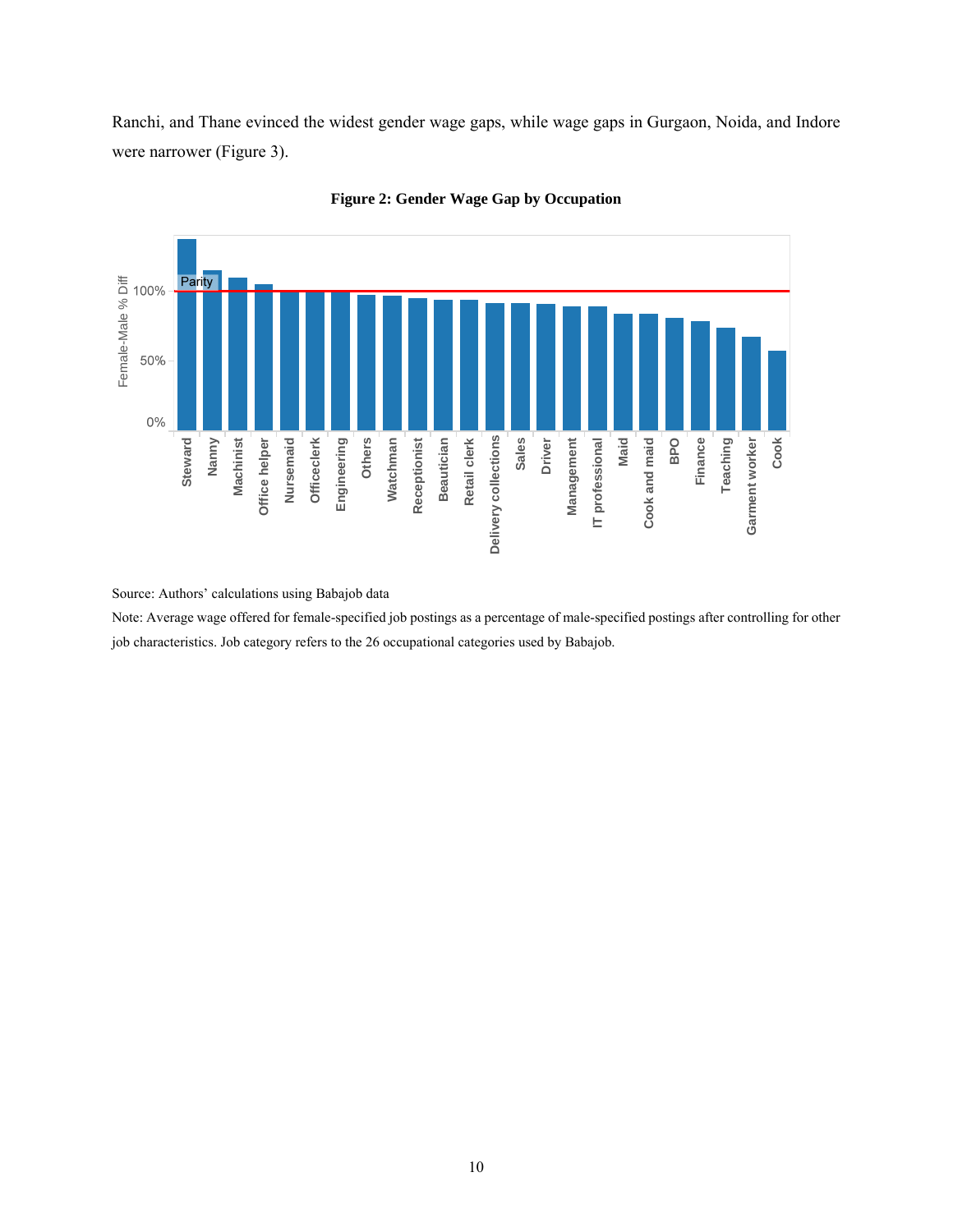

#### **Figure 3: Gender Wage Gap by Location**

Source: Authors' calculations using Babajob data

Note: Average wage offered for female-specified job postings as a percentage of male-specified postings after controlling for other job characteristics.

Gender wage gaps are common in many countries. <sup>8</sup> However, given India's low female workforce participation rate, the gender disparity in wage offers is particularly critical. A key finding of the analysis was the variation in gender differentials by location and occupation type. Locations that exhibit lower wage offer differentials such as Gurgaon, Lucknow and Noida may be more conducive to women entering the labor market. Moreover, occupations that are commonly held by female workers do not necessarily have smaller wage gaps, particularly professional jobs. While more investigations will be needed, more equitable wage structures may be an important labor market condition for encouraging women's work. Earline of the matter same of material is the matter of the matter of the matter of the matter of the matter of the matter of the matter of the matter of the matter of the matter of the matter of the matter of the matter

#### **5.2. Assessing Demand for Workforce Skills**

l

The contemporary dialogue on workforce development policy tends to focus on demand-driven skills development. In cases where a growing number of educated and trained workers are unemployed or underemployed, the most likely explanation is that the particular skills they provide are not in high demand. While some educational institutions work closely with specific industries to ensure that their graduates possess the skills employers are looking for, overall trends in labor market demand may not be effectively communicated to existing or incoming workers.

<sup>&</sup>lt;sup>8</sup> See, for example, a 2005 meta-analysis by Weichselbaumer and Winter-Ebmer,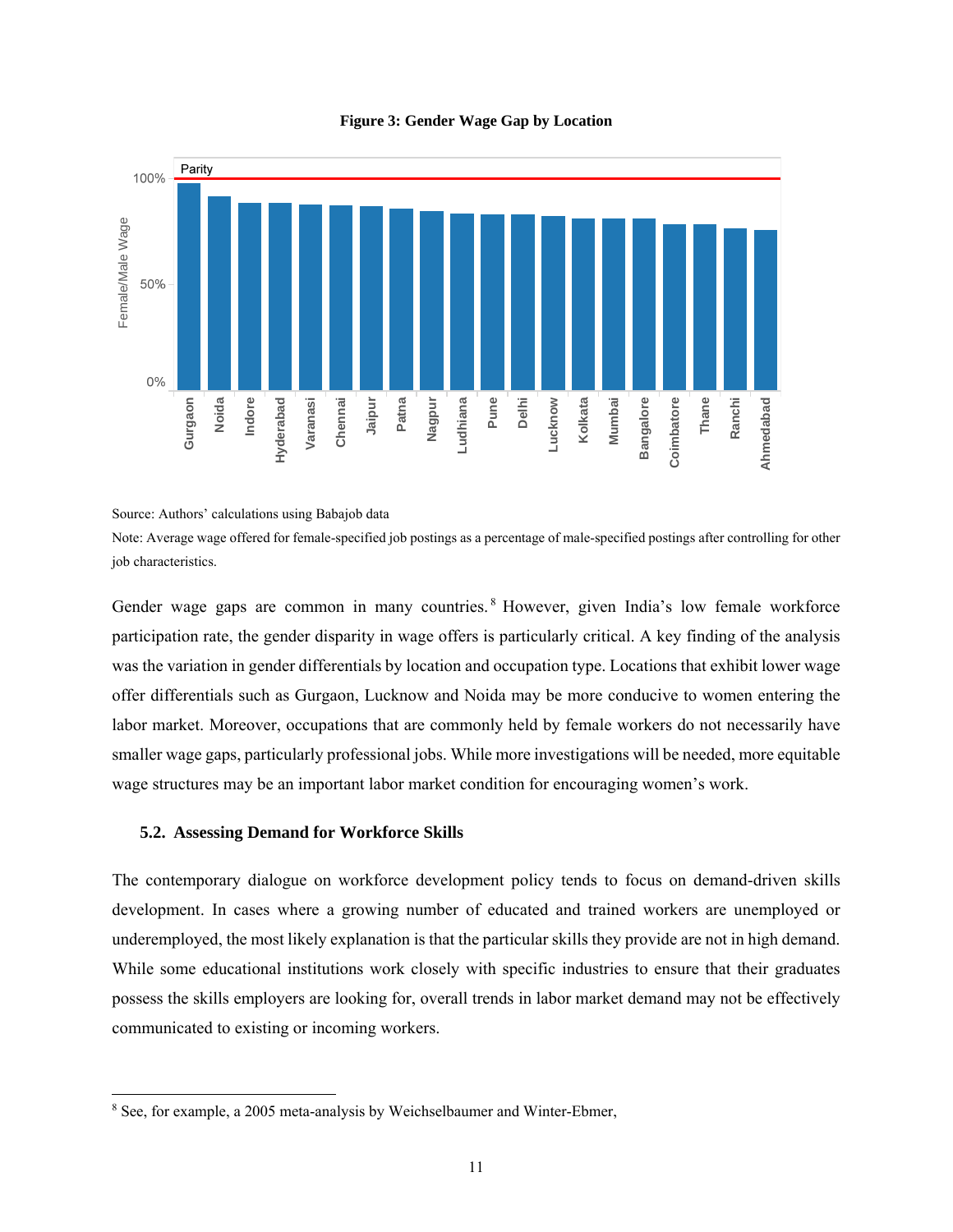Information on employer demand is most often collected through subjective surveys. Cunningham and Villasenor (2016) reviewed 27 studies from various countries that attempted to identify the skills demanded by employers. They separated skills into four categories—socio-emotional, high-order cognitive, basic cognitive and technical—and found that employers tended to place greater emphasis on socio-emotional skills and higher-order cognitive skills. While employer surveys can help sharpen the focus of education and skills training, the subjective and qualitative nature of employers' responses can make it difficult to assess the relative importance of different skills and skill combinations (Rutkowski, 2010).

Big data from online job portals can help quantify employer demand through text analysis. Researchers use text analysis to investigate large amounts of textual information and systematically identify its properties. They analyze the frequency of keyword usage, identify communication content and categorize the structure of the text. Using text analysis to examine labor market dynamics offers a number of advantages over more traditional approaches. Online job postings may reflect employers' desired qualifications and skills more accurately than survey responses. Unlike printed advertisements, employers posting job offers on websites do not have to pay by the word and thus can provide more detailed information on the knowledge and skills they require (Gallivan et al. 2004). These descriptions, in turn, can help highlight the skills demanded by different occupations and in different locations, as well as the wage discrepancies associated with various skill sets. Traditional sample-based labor force surveys cannot capture this type of information.

Beblavý, Fabo and Lenaerts (2016a) examined two million job advertisements published on a US-based online job portal called Burning Glass. They grouped the skills and qualifications required in the postings into several categories, such as education and formal qualifications, cognitive skills, non-cognitive skills and experience, and then broke these categories down into sub-categories. They found that while employers placed a high value on both cognitive and non-cognitive skills, the emphasis on each in job postings varied by employee skill level. While 25 percent of all job advertisements highlighted computer skills, percentages for postings targeting low-, medium- and high-skilled workers varied from 9 percent to 21 percent to 39 percent, respectively. Similarly, while 45 percent of job postings demanded non-cognitive service skills, the share of postings for low-, medium- and high-skilled workers ranged from 21 percent to 47 percent to 45 percent, respectively. Beblavý, Fabo and Lenaerts (2016b) analyzed job ads from the Czech Republic, Hungary, Poland and the Slovak Republic to assess the demand for foreign language skills. Focusing on 59 occupation types, they found that foreign-language skills were in high demand in these countries, with the share of postings that mentioned them ranging from 28 percent in the Czech Republic to 64 percent in Poland. English was the most-requested language and was mentioned in 52 percent of vacancies.

#### *Application of the Analysis to Babajob Data*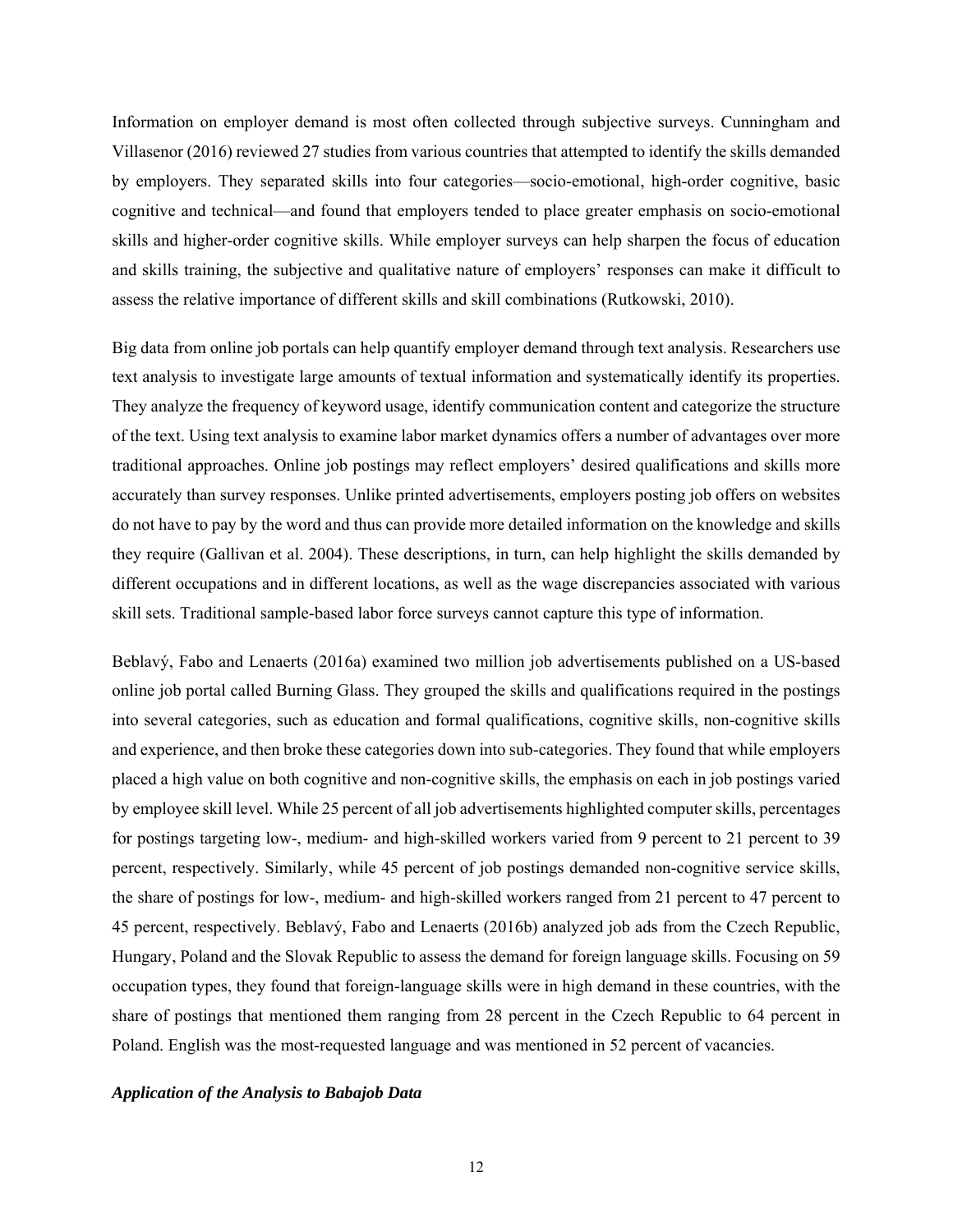This study used Babajob data to identify the skills demanded by employers in two ways. The first method was to review employer qualification screening questions, and the second was to apply text analysis to capture the demand for skills as expressed in the text of job descriptions. Figure 4 presents the most commonly asked screening questions by occupation level.<sup>9</sup> Four broad categories of screening questions were identified: (i) skills; (ii) personal characteristics; (iii) work conditions and benefits; and (iv) other. The skills category includes overall education level and academic credentials, as well as computer skills, language skills and relevant occupational experience. The work conditions and benefits category includes location or distance to work, salary, and the proposed terms of employment. The "other" category includes uncommon and job-specific questions.

The data reveal that skills-related questions are the most common category of screening filter, though the skills requested differ by occupation level. Skills-related questions appear in about 50 percent of qualifications screenings for most occupation levels, including managerial (50.7 percent) and professional positions (47.9 percent). However, while employers searching for professionals and associate professionals tended to ask about education levels and specific technical skills, occupational experience appears to be more relevant for clerical staff, service and sales workers, and construction and craft workers. Language skills, most often English and Hindi, came up more frequently for managerial and sales positions.

The relatively high frequency of personal information questions demonstrates the importance employers place on collecting basic information, especially for service-related hires in the informal sector, such as maids, cooks and gardeners. Personal information inquiries include questions on the applicant's gender, age, police verification certificates, as well as requests for resumes and photos. The applicant's acceptance of the stated employment terms, including the proposed salary and work hours, is another important filter for recruitment decisions.

1

<sup>9</sup> Occupational levels are defined according to the ISCO classification. Employers can either use standard questions or manually enter their own questions.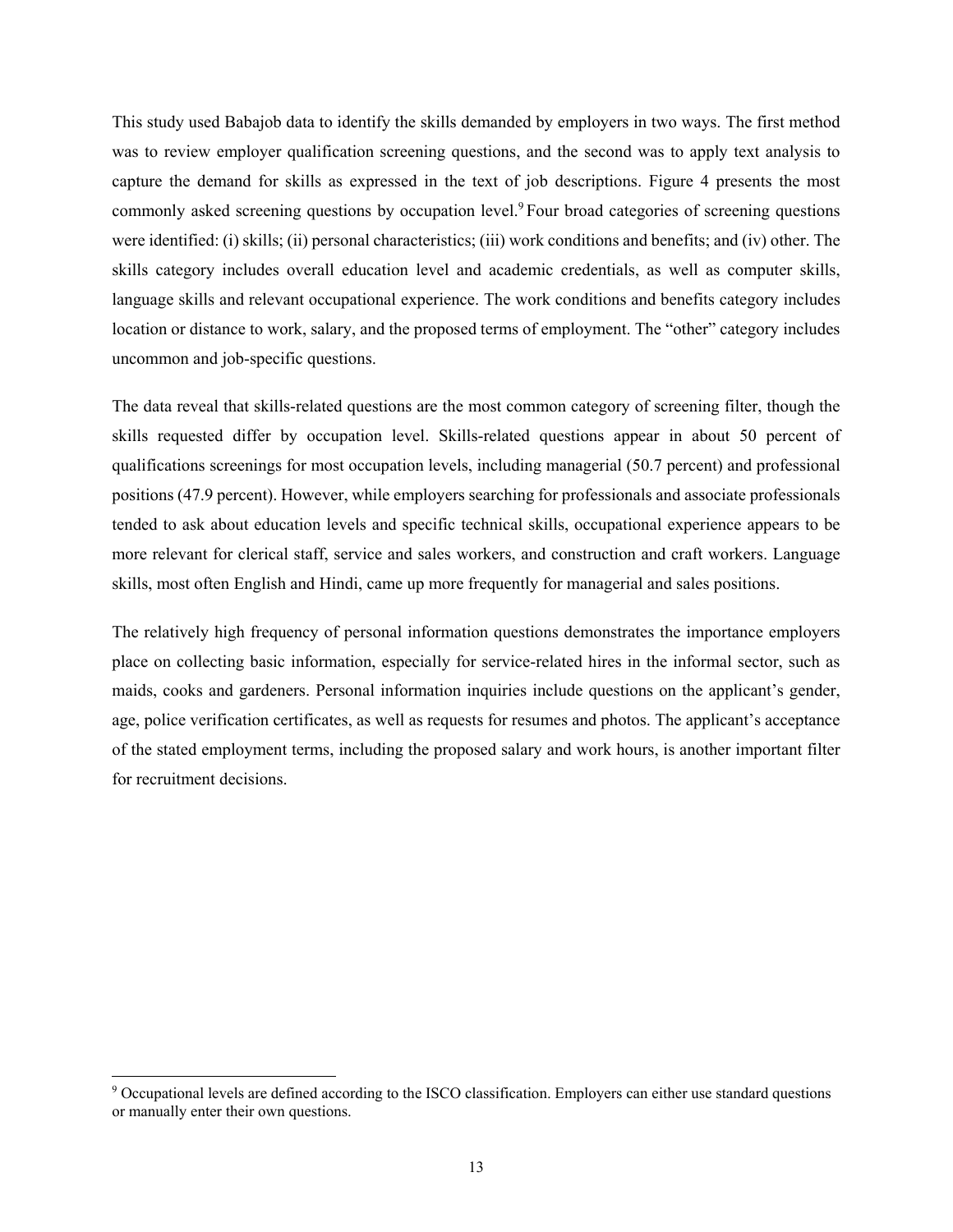

#### **Figure 4: Shares of Commonly Asked Screening Questions by Occupational Type**

Source: Authors' analysis using Babajob data (Jan – Oct, 2015).

Text analysis can provide additional insight into employer preferences beyond minimum qualification requirements, and it can be especially useful in understanding the cognitive and non-cognitive skills that employers demand for each position. Employers rarely ask job seekers about their non-cognitive skills directly, since there are few objective measures for this skill type. While information on demand for these skills may be obtained from interviews with employers and surveys, an analysis of job advertisements may be more accurate, as it reflects the real-world behavior of employers.

Figure 5 illustrates the skill- and qualification-related words that appeared most frequently in the job descriptions posted to Babajob in 2014. Figure 6 shows the proportion of advertisements using the clusters of these keywords. Overall, skill- and qualification-related words appear more often in professional-level job descriptions. For both professional and non-professional occupations, the words "experience" and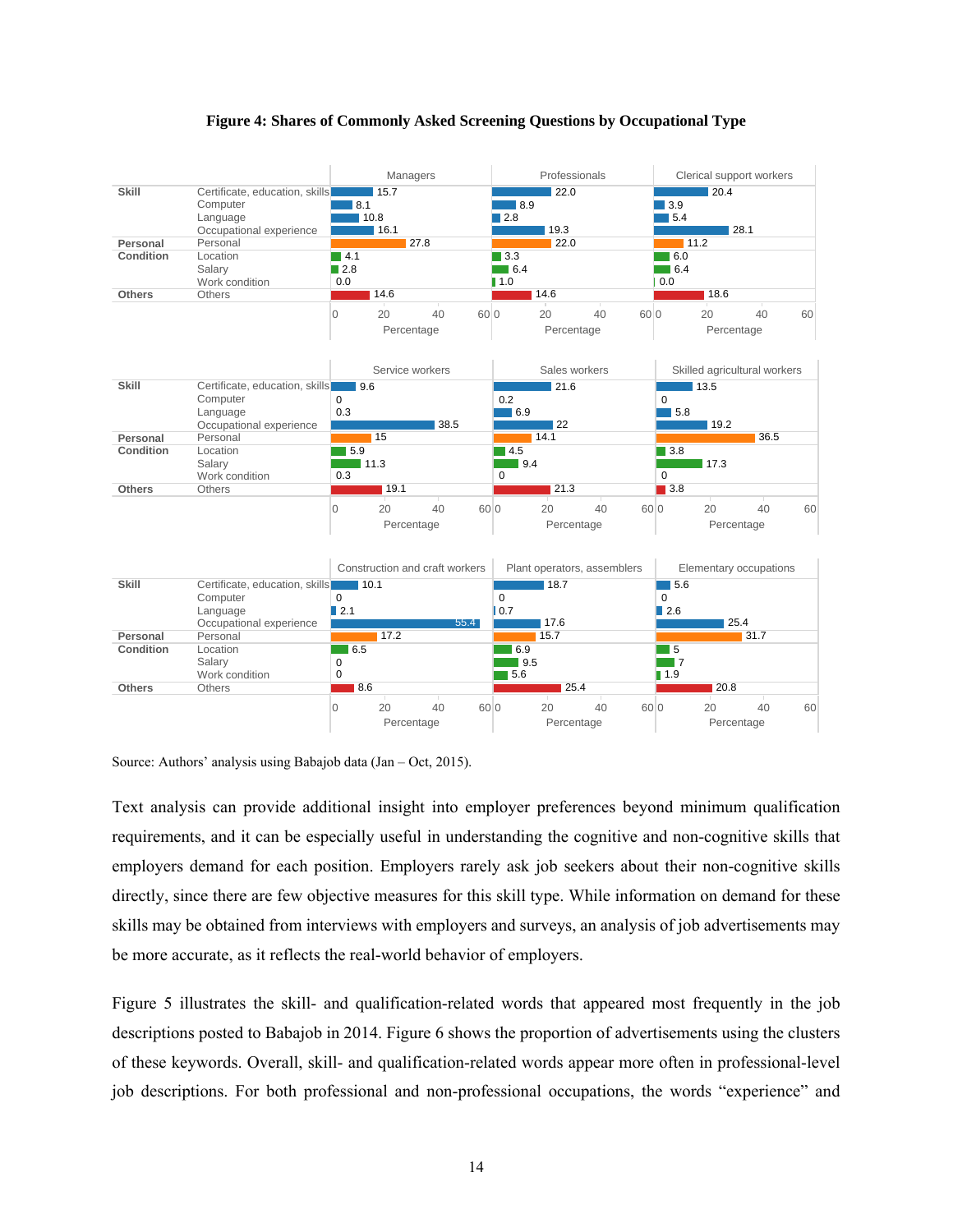"communication" are most frequently used. The words "English" and "customer/client" are also commonly used, but are more prevalent among non-professional occupations. Keywords related to language skills and customer care appear more frequently in advertisements for non-professional jobs, while keywords related to problem-solving, leadership, analytical skills, work ethic, reliability, creativity and personality attributes tend to appear more often in professional-level job descriptions.

The data suggest that employers have more sophisticated and detailed expectations for professional-level hires in terms of non-cognitive and higher-order cognitive skills. However, the data also show that only a relatively small percentage of job advertisements highlight required non-cognitive skills. This finding differs from that of previous analytical work in India (Blom and Saeki, 2011) and in other countries (Cunningham and Villasenor, 2016), which reported employers' emphasis on non-cognitive skills. This could be explained that employers may choose not to highlight non-cognitive skills in their job posts or preliminary job screenings due to the inherent subjectivity of these traits, and may instead choose to screen for non-cognitive skills during subsequent candidate interviews. However, although assessing noncognitive skills is often a challenge for employers, properly signaling both the expected non-cognitive and cognitive skills in job advertisements is an important step in establishing clear employee expectations.



**Figure 5: Text Clouds for Job Descriptions by Occupational Level, 2014** 

Source: Authors' analysis using Babajob data.

Note: Text clouds are visual representations of the most frequently used words in job descriptions. The size of the word corresponds with the number of times it was used. Of the 186,829 job advertisements published on Babajob in 2014, 32,665 had job descriptions, 7,396 of which were for professional-level positions and 25,269 of which were for non-professional positions.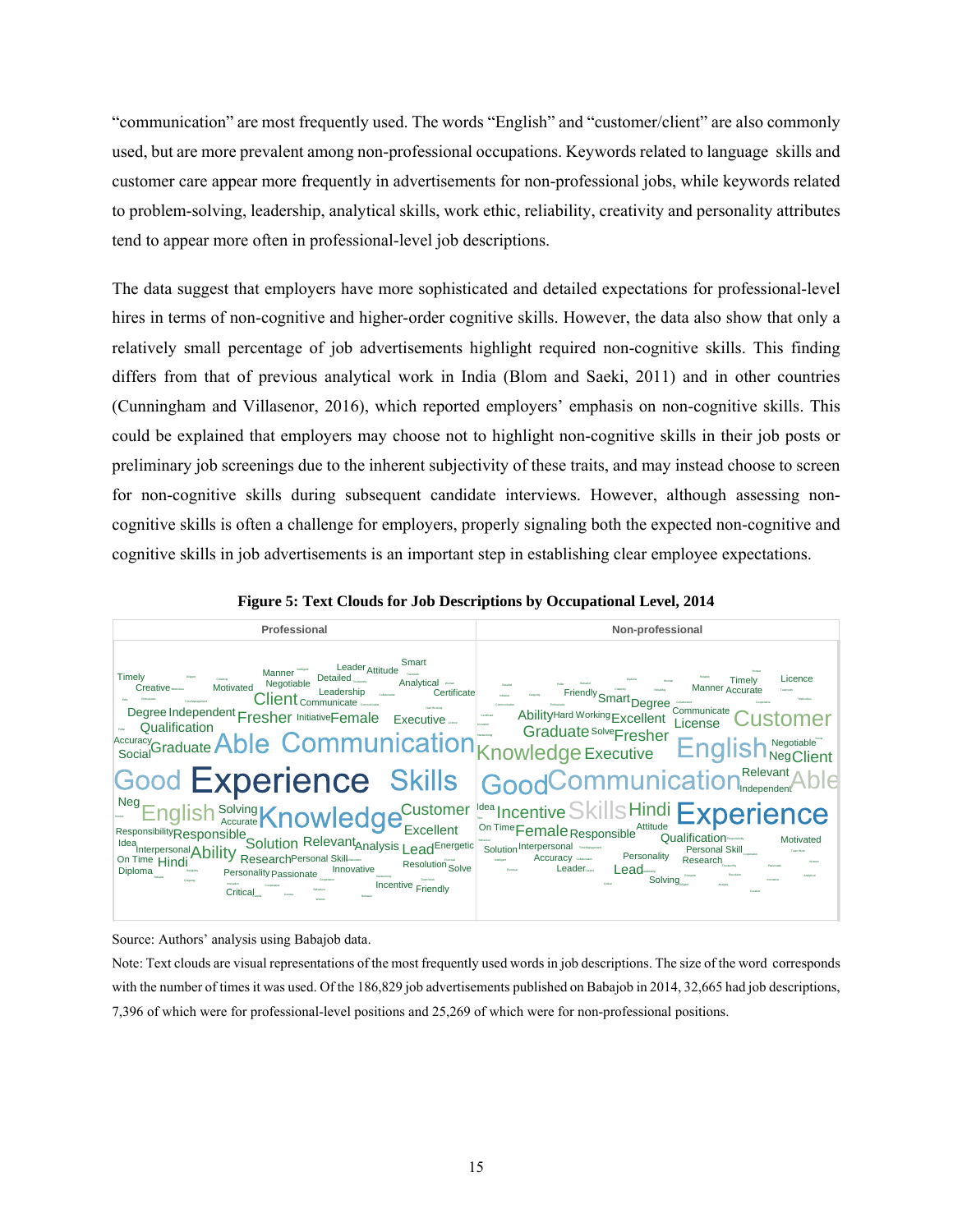

**Figure 6: Percentage of Job Advertisements Using Keyword Clusters by Occupational Level, 2014** 

Source: Authors' calculations using Babajob data.

The use of text analysis can provide far richer information on the employee characteristics demanded by employers than can traditional surveys. By associating key cognitive, non-cognitive and technical skills with different occupations, the data can inform job seekers of the skills they should strive to acquire in order to become more competitive in the job market. The text analysis can be extended if shortlisted job seekers possess the demanded skill sets, by analyzing their CVs. These analyses can also provide important indicators to policy makers and educational institutions regarding the types of skills training that should be prioritized.

#### **5.3. Observing Job-Search Behavior and Improving Skills Matching**

Behavioral economics has emerged as an important tool of international development research, as it enables a more comprehensive analysis of the psychological, social and cultural factors that affect decision making and influence social and economic behavior (World Bank, 2015). While development economists are attempting to collect more detailed information on the personality traits and psychological characteristics of individuals, the methodological limitations of surveys, questionnaires and other traditional techniques, which often rely on self-reporting of behavioral or personality information, can make it difficult to capture behavioral data. As a result, these data are often collected through experimental research methods.

The extensive transactional information saved on online job portals offers a unique source of observed behavioral information on job-seeking and recruiting trends. Job seekers face a variety of constraints when applying for a job, such as their urgency to find work, the availability of jobs in their chosen field, as well as salary and location preferences. These diverse constraints result in substantial differences in job-seeking behavior, which standard sample surveys cannot capture. While the literature on the use of online job-portal data in behavioral analysis is currently very limited, the application of behavioral analysis to non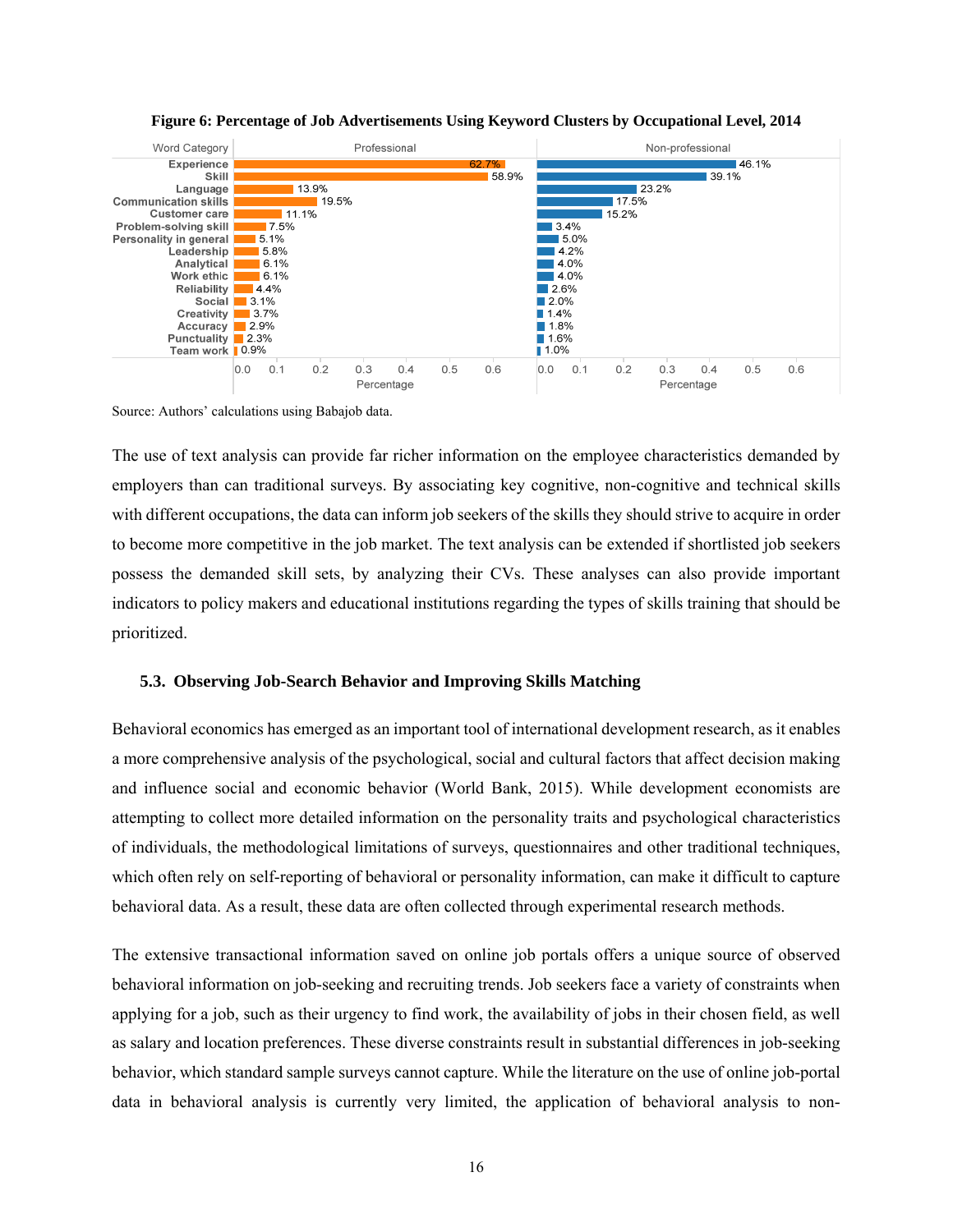experimental data could open up new avenues for reducing frictional mismatches between the supply and demand for workforce skills. Behavioral-economics analysis could help policy makers better understand job seekers' motivations and more effectively mitigate skills mismatches in the labor market. The analysis presented below examines two aspects of job-seeking strategies that can be used to guide policy making in India: (i) the number of job categories that applicants apply to and (ii) the timing of their applications.

#### *Application of the Analysis to Babajob Data*

Job seekers may not necessarily apply for jobs that utilize the skill sets that they have acquired through their education or training. Employer demand and the personal circumstances of the individual can both influence a job seeker's behavior. Those facing chronic unemployment or a serious financial constraint may adopt various coping strategies (Lazarus 1991; Lazarus and Folkman 1984; Liu, Huang and Wang 2014). For example, educated job seekers may choose to take lower-skilled jobs. However, their less-educated counterparts often face more limited employment prospects.

Figure 7 shows the proportion of job seekers who applied to only one occupational category on Babajob. Job seekers looking for managerial and professional-level positions were generally more likely to apply for jobs across multiple occupational categories.<sup>10</sup> Only 31 percent of applicants for managerial positions applied exclusively for jobs in one occupational category, while 26 percent of applicants for professional positions focused on a single category. This suggests that more-skilled job seekers have a greater degree of employment flexibility and are more willing to apply for diverse jobs. Among non-professional job seekers, some types of workers tended to restrict themselves to one specific job category, while others applied to jobs across various categories. About 50 percent of service workers, sales workers and plant operators and assemblers applied exclusively to jobs in one occupational category. This may indicate that workers in these categories are attempting to leverage a particular skill set or previous work experience. For example, 52 percent of beauticians and 53 percent of drivers applied to only one occupational category. However, skilled agricultural workers, workers in elementary occupations, $11$  and construction and craft workers were more likely to apply to multiple occupation categories. Workers in these categories may have less-specialized skills and could be more sensitive to wages, employment terms or other factors besides job type. Clericalsupport applicants tended to have an especially high degree of flexibility in terms of the employment categories to which they applied.

1

<sup>&</sup>lt;sup>10</sup> This refers to the 26 occupational categories used by Babajob.

<sup>&</sup>lt;sup>11</sup> Elementary occupations consist of simple and routine tasks which mainly require the use of hand-held tools and often some physical effort.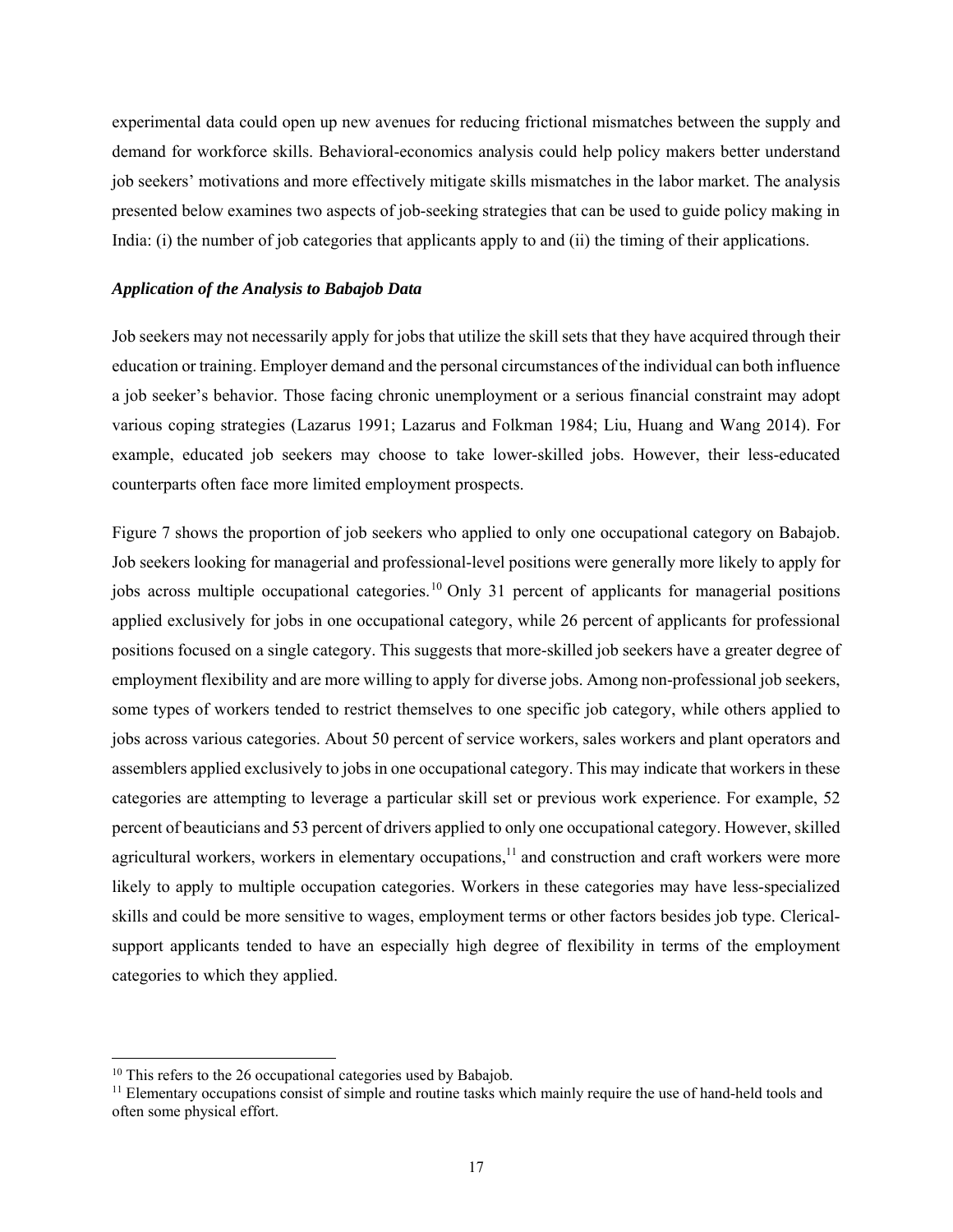

#### **Figure 7: Share of Workers Applying for Jobs in Only One Occupational Category by Main Occupation**

**Choice** 

Source: Authors' calculations using Babajob data.

l

Note: The analysis was conducted by excluding job seekers who applied for multiple jobs. Of 90,258 job seekers who submitted at least one job applications between January and December 2015, 88,098 (99%) submitted multiple applications.

The analysis also examined the relationship between the behaviors of job posting and application. Yamauchi et al. (forthcoming) applied time-series analysis to Babajob data to understand the relationship between the demand for and supply of workforce skills. The numbers of advertisements per firm and applications per job seeker were used to represent the demand and supply sides, respectively, and both reflect trends on the intensive margin. Focusing on business-process outsourcing (BPO) jobs advertised on a daily basis between 2012 and 2015 in Bangalore, the analysis found that job seekers responded quickly to job advertisements, suggesting that the supply of required skills, at least in terms of quantity, was not a binding constraint, and that the quantitative skills gap between the demand and supply for BPO jobs in Bangalore appears to be relatively small. Moreover, an increase in the number of job advertisements was found to have a surprisingly fast and significantly positive impact on the number of job applications received, with most job seekers applying for a posted position within one to two days.<sup>12</sup> The above results suggest that (i) job advertisement information circulates very quickly through the Babajob job portal and (ii) the supply of required skills is not a constraint for BPO jobs.<sup>13</sup>

Such job seekers' responsive behavior may reflect the success rate of their job search activity. The analysis also examined employer preferences regarding the timeframe for completing the hiring process. From employers' point of view, while they wish to recruit the candidate whose qualifications and skill set best matches their selection criteria, they cannot search for this candidate indefinitely. As a result, employers

 $12$  The demand for skills is not sensitive to application behavior primarily because of Babajob's sequential system structure. Both series have serial correlations.<br><sup>13</sup> Other job categories show different patterns, and by comparing different job categories Yamauchi et al.

<sup>(</sup>forthcoming) provide deeper insight into the supply and demand for workforce skills.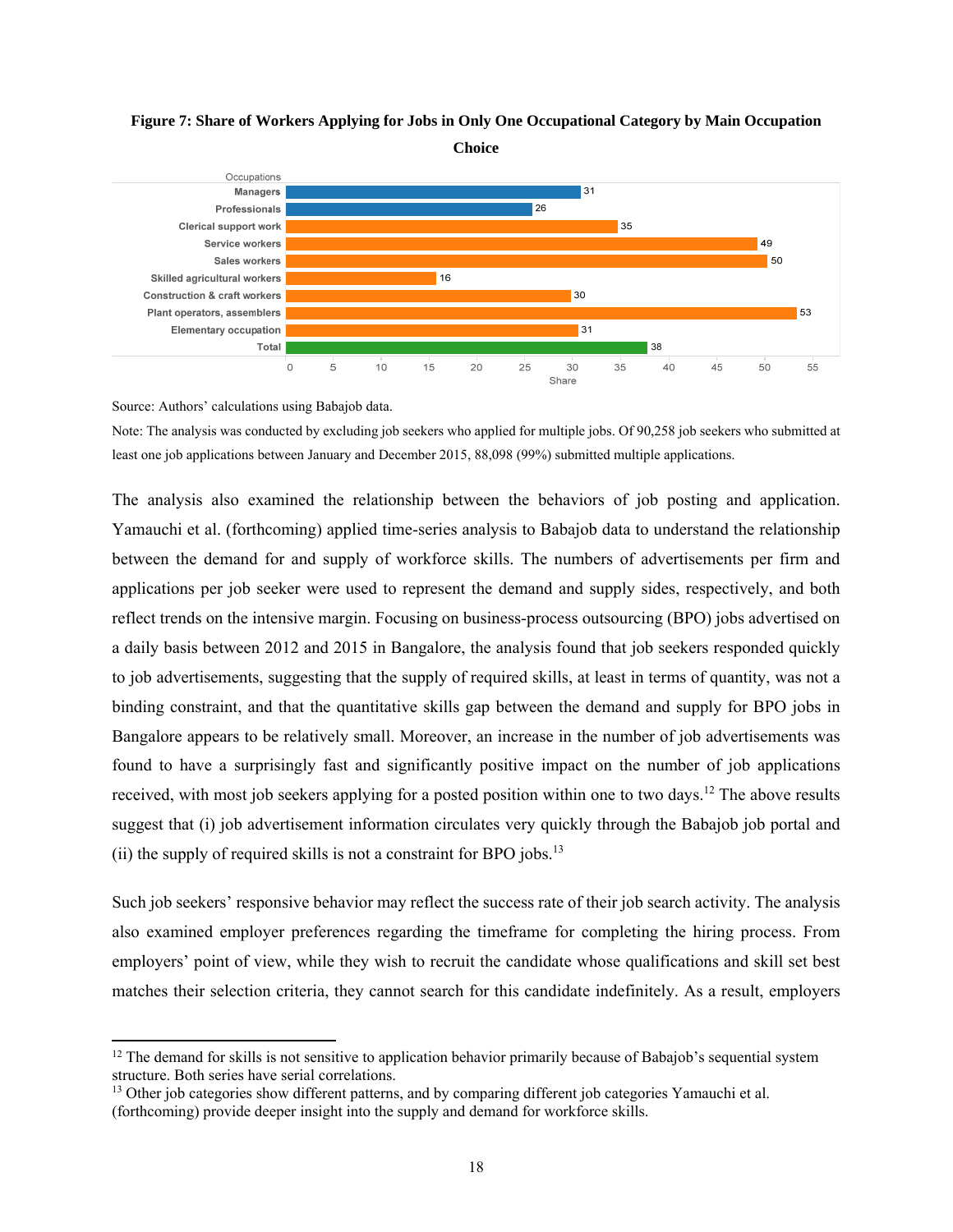will attempt to strike a balance between finding the best candidate and managing the cost of the job search (Simon 1955; Iyengar, Wells, and Schwartz 2006).

An analysis of recruitment behavior among BPO employers on Babajob shows that the timing of application submissions affects the likelihood of being shortlisted (Figure 8). Of the 173,044 applications submitted in response to the 919 BPO jobs that were posted between January and October 2015 in the 10 cities<sup>14</sup> as part of the shortlisting service package,<sup>15</sup> 27 percent were submitted within 5 days of the posting, 16 percent were submitted between 6 and10 days, and 76 percent were submitted within one month of the posting. Overall, 29.9 percent of applicants were shortlisted.

An econometric analysis using a probit model<sup>16</sup> shows a clear and statistically significant advantage to applying earlier in the recruitment process. Applications were grouped into five categories based on how long after the job posting they were submitted: within 120 hours (5 days), within 240 hours (10 days); within 480 hours (20 days), within 720 hours (30 days) and after more than 720 hours. Controlling for location, number of vacancies, month, and applicants' basic characteristics, applications submitted within 5 days were 15.6 percentage points more likely to be shortlisted than applications submitted after 30 days. This advantage narrows to 9.9 percentage point for applications submitted within 10 days, 2.2 percentage point for applications submitted within 20 days and 1.4 percentage points for applications submitted within 30 days. This suggests that employers are striving to fill positions quickly and are more likely to focus on applications submitted within 10 days of a job posting. It also suggests that job seekers would maximize their probability of being shortlisted by applying as quickly as possible. One prospective area for further research would be to quantify the costs involved in the trade-off between filling a position quickly and finding a more qualified candidate.

l

<sup>&</sup>lt;sup>14</sup> These are the 10 cities with the largest number of job advertisements on Babajob. Advertisements were open for standard 90 days.

<sup>&</sup>lt;sup>15</sup> The process of shortlisting is captured through the "unlock" function in the Babajob system. It allows employers to obtain the contact information of job seekers.

<sup>&</sup>lt;sup>16</sup> In economics, a probit model is a type of regression used to describe dichotomous or binary outcome variables.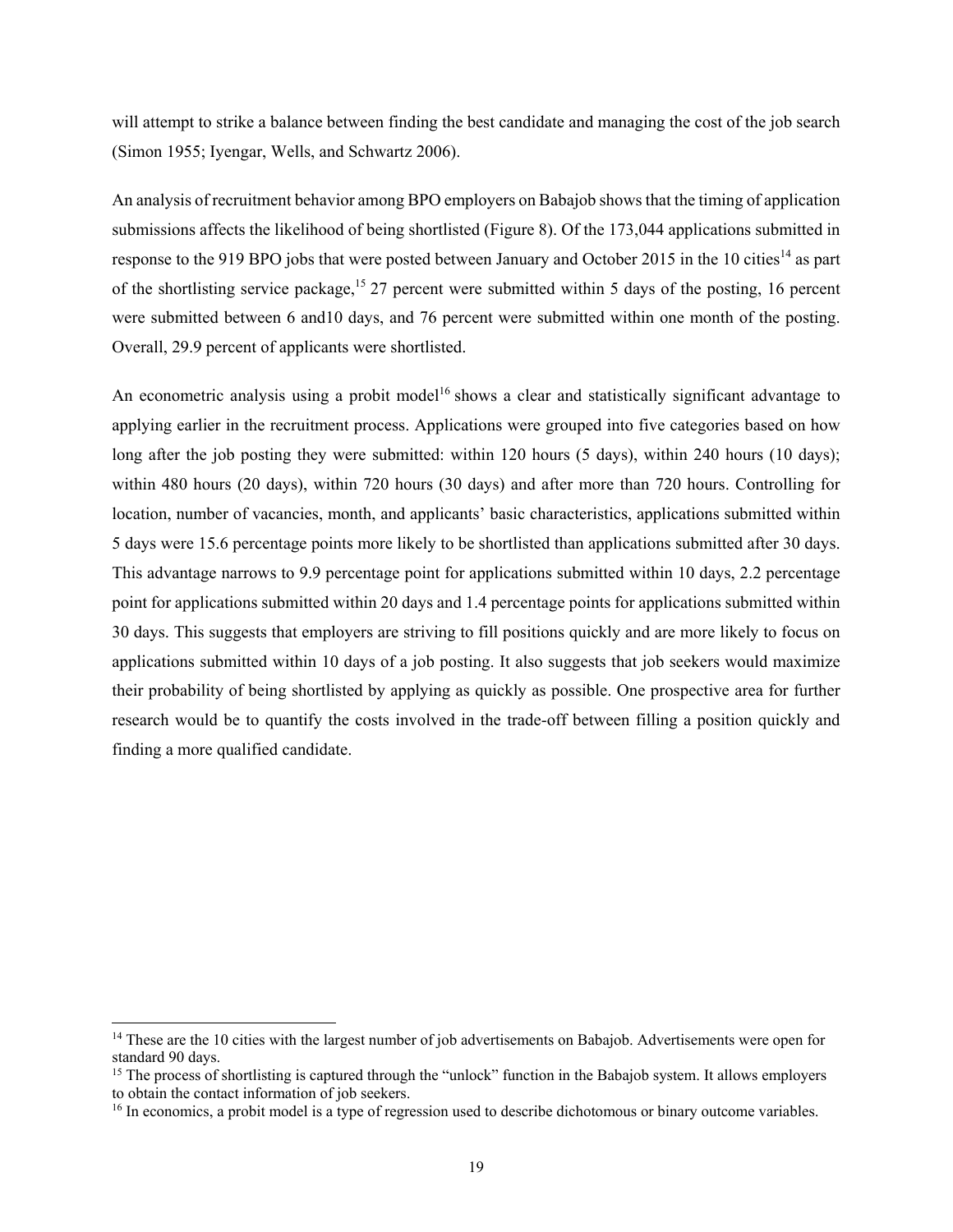#### **Figure 8: Estimated Probability of Being Shortlisted for BPO Jobs, by Amount of Time between the Job Posting and the Submission of the Application**



Source: Authors' analysis using Babajob database

Note: The figure shows the estimated probability of being shortlisted by using a probit model, controlling for location, number of vacancies, month, and applicants' basic characteristics.

#### **5.4. Predictive Analysis of Skills Demand**

Online job-portal data can facilitate predictive analysis based on historical labor market trends and emerging dynamics. In many developing countries the institutions charged with building workforce skills often struggle to improve the employment prospects of their trainees due to skills mismatches in the labor market. While analysts and policy makers often attempt to forecast changes in skills demand in order to better target training programs, these efforts are frequently constrained by a lack of timely and accurate information on labor market conditions.

Workforce surveys may take months or years to publish, resulting in a substantial lag between when information is collected and when it is available to policy makers. Traditionally, many countries have used "manpower planning" approaches to forecast labor demand. Manpower planning focuses on headcount imbalances and uses highly subjective employer surveys to determine the number of workers required in each occupation.<sup>17</sup> The limitations of this approach have increasingly led policy makers to replace it with different types of labor market analysis (Psacharopoulos 1991).

Some international organizations conduct workforce surveys and publish information on employment trends at the regional or country level (e.g. CEDEFOP 2010 and ILO 2016). Econometric modeling can be

l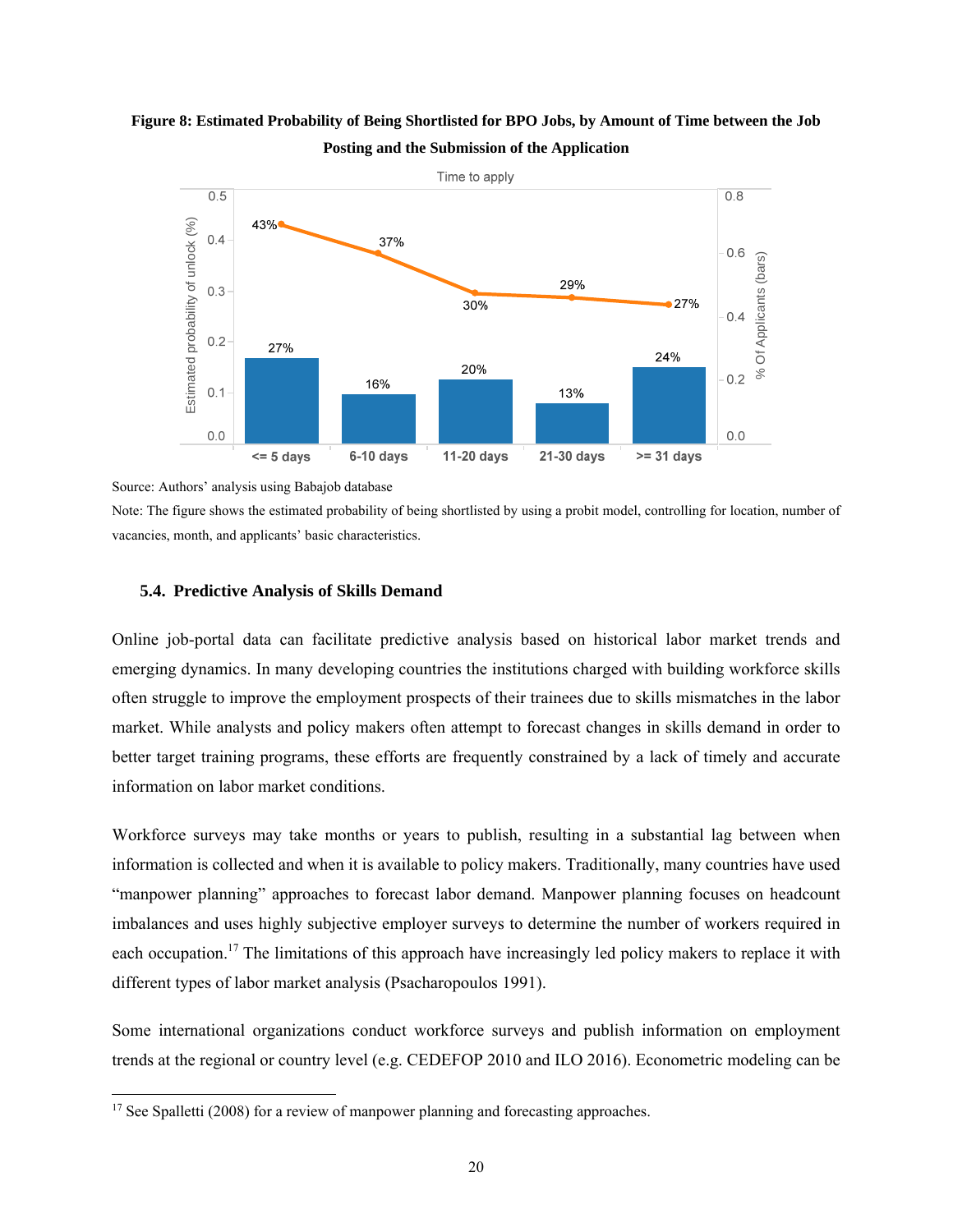used to incorporate macroeconomic and demographic information and address data constraints, such as missing data from non-survey years (ILO 2010). However, labor market forecasts by occupation, training type or educational attainment level are not standard, primarily due to a lack of data and difficulties in consistently integrating data into economic projections (Maier, Monnig and Zika 2015).<sup>18</sup>

In this context, the use of online data for "nowcasting"<sup>19</sup> and forecasting offers new ways to analyze labor market trends and skills demand, which can largely overcome the subjectivity and time-lag issues associated with workforce surveys. For example, Askitas and Zimmermann (2009) used Google keyword searches to conduct a predictive analysis of unemployment rates in Germany. In the wake of the 2008 global economic crisis, this innovative method for using online data proved to be a valuable tool to predict economic behavior, and strong correlations were discovered between keyword searches and unemployment rates. More recently, Vicente, Lopez-Menendez and Perez (2015) examined the possibility of using internet search data and business-confidence indicators to predict unemployment trends in Spain.

#### *Application of the Analysis to Babajob Data*

Online job-portal data can provide a continuous source of up-to-date, objective information on the demand for and supply of skills in different industries, occupations or locations. A simple predictive analysis using Babajob data has the potential to forecast trends in three variables, including the demand for skills as listed in job postings, the supply of skills as reported in job seeker profiles, and the wages being offered for new positions. However, without the presence of relevant and timely external data for cross-checking the composition of skills demand and supply against, nowcasting or forecasting the skills demand and supply in quantity is constrained.<sup>20</sup> The analysis of wage offers is the most robust among the three variables, considering that the wage offers posted on Babajob are influenced by the labor market for its competitiveness.

#### *Analyzing Wage Trends and Forecasting*

l

Areias et al. (forthcoming) analyzed the patterns of wage growth and distribution across different locations using 50,000 job advertisements posted in 20 cities with the largest number of advertisements. Wages were deflated using state-level urban consumer price index (CPI) obtained from the Reserve Bank of India.

<sup>&</sup>lt;sup>18</sup> Econometric models can be used to forecast economy-wide employment. See, e.g., ILO (2013). <sup>19</sup> "Nowcasting" is used to estimate economic conditions in the present.

<sup>&</sup>lt;sup>20</sup> Due to absence of national labor statistics since 2012 at the time of conducting analysis, it was not possible to compare post 2012-period of Babajob data (which this paper mostly uses) with the growth trends of national skills demand and supply.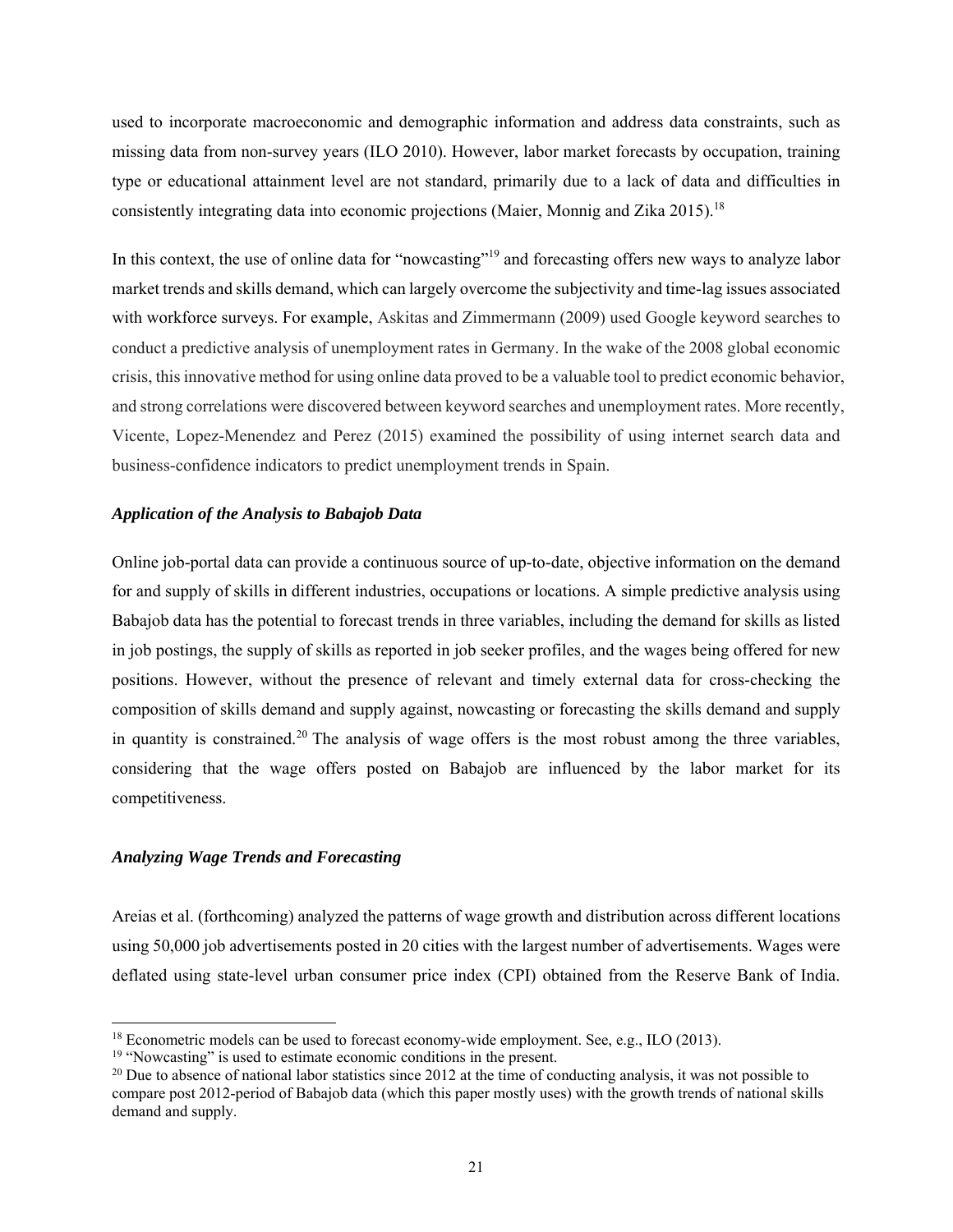Controlling for characteristics of jobs, including occupational compositions, locations, type of contract and shifts, requirement of qualifications such as years of experience and gender specification, and characteristics of the employing firms, the analysis revealed historical growth trends by occupation and location as well as a unique seasonal patterns of fluctuations in wage offers. Figure 9 presents the stylized trend of real wage offers for all jobs in 20 cities. Taking the index value of 100 for the real wage of January 2011, the wage offers grew steadily over time. However, the wage offers are subject to a consistent pattern of seasonal fluctuations every year. The wage offers tend to grow towards summer months, such as July and August, and tend to face a sudden fall around in October and November. The trend of wage offers is considered to reflect the demand and supply of skills. Considering the fact that Babajob provides many entry-level job opportunities for fresh graduates, this annual cycle shows a correlational pattern with the timing students' graduation and of job hunting, as well as with changes in skills demand associated with seasonal events.



**Figure 9: Stylized Trend of Real Wage Offer Index (January 2011=100), 2011-2015** 

Source: Authors' analysis using Babajob database

Note: The figure shows the estimated real wage trend after controlling for variables of occupation and type of contracts, qualification requirements, and employers' types. It includes 20 cities in India.

By extrapolating from current dynamics, analysts and policy makers can use job-portal data to predict future trends in the labor market. The econometric model developed by Areias et al. (forthcoming) can be used to predict the real wage offers by location and occupation. Such predictions, including both nowcasting and forecasting of the near future, would provide valuable information to policy makers to understand the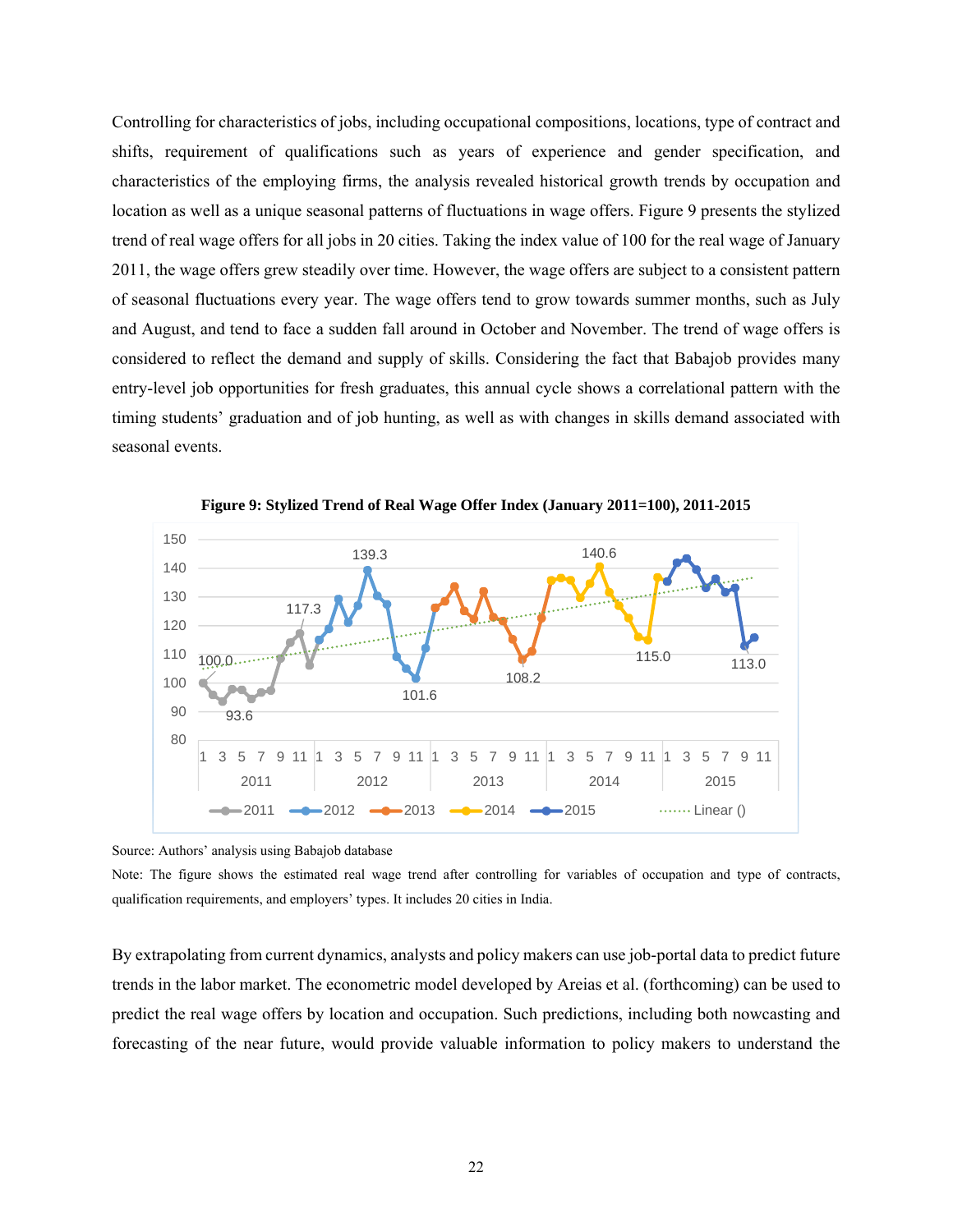growth of skills demand.<sup>21</sup> Moreover, the model can easily be updated with new data to deliver timely analysis of emerging labor market dynamics.

Prospective job seekers and training institutions can use these forecasts to tailor their education and training curricula to reflect trends in the demand for specific skills. Similarly, policy makers can identify skills gaps and make demand-driven policy decisions. These gaps may reflect the types of skills demanded or differences in demand conditions across geographical locations. Real-time data can also provide an early warning of disruptions in the labor market. For example, slowing wage growth during 2015 may pose a sign of weakening trend in workforce skills demand.

#### **5.5. Experimental Studies**

Firms often pilot new business strategies to test their effectiveness. Horton and Tambe (2015) found that experimentation in digital markets is often simple and inexpensive, since interactions between users are computer-mediated and interfaces are relatively easy to modify. Horton (2016) conducted an experiment in which  $oDesk<sup>22</sup>$  introduced algorithmic recommendations for employers about which workers to hire. He found that the employers with technical job vacancies that received recruiting recommendations had a 20 percent higher fill rate compared to the control group, and there was no evidence that the treatment crowded out the hiring of non-recommended candidates. Gee (2015) collaborated with LinkedIn on an experiment that tested whether access to additional information affects job application behavior and found that additional information increased completed job applications by 1.9 percent overall, and by as much as 6 percent among female applicants.

#### *Application of the Analysis to Babajob Data*

1

Babajob is currently considering an experimental study designed to improve employment transitions and promote better matches between job seekers and employers.<sup>23</sup> Frictional unemployment is the time that workers spend between jobs, which can be extended if inadequate information constrains employers' capability to select good candidates. This is particularly the case for subjective employee characteristics and skills that are not easily observed. Information on prospective employees is costly to acquire (Stigler 1962), and under certain circumstances imperfect information can create suboptimal equilibria (Spence, 1974; Fang and Moro, 2011). Facilitating the flow of information between workers and employers can

<sup>&</sup>lt;sup>21</sup> Forecasting changes in workforce skills demand and in the supply of workers would be of great interest to both employers and job seekers. However, due to absence of external data to validate against at the time of data analysis, such an analysis is not conducted.<br><sup>22</sup> oDesk, which is now renamed as Upwork, is a job portal for freelancers.

<sup>&</sup>lt;sup>23</sup> This study is being funded by the Strategic Research Program and the Jobs Umbrella Trust Fund.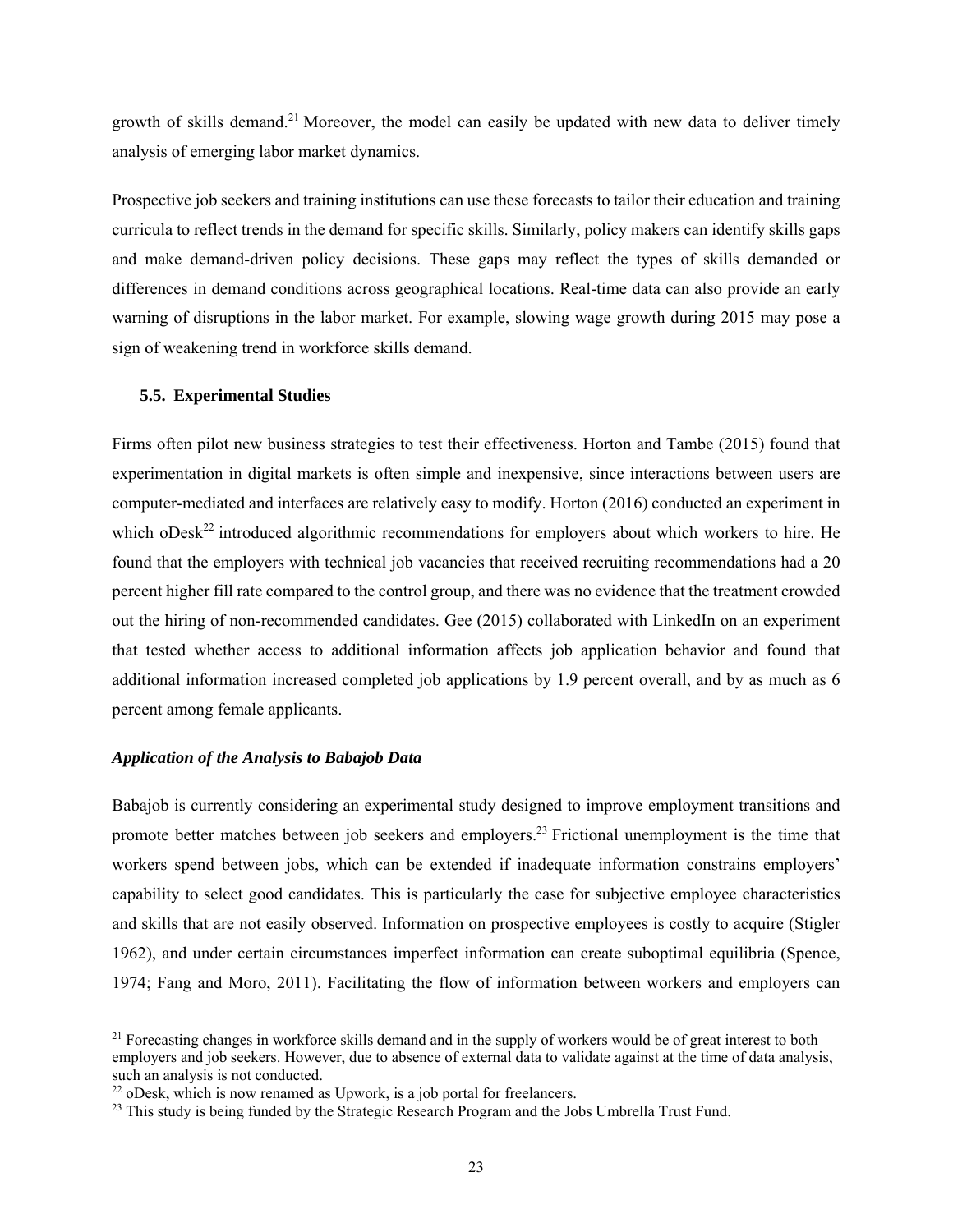generate net gains in the labor market. Grosh et al. (2015) conducted a randomized experiment involving a labor market matching service in Jordan. This experiment aimed to reduce search costs by offering jobmatching services based on educational backgrounds and psychometric assessments. However, the study concluded that what appeared to be frictional unemployment was in fact the result of the explicit preferences of job seekers, 28 percent of whom turned down the opportunity for an interview; among those who received job offers, 83 percent rejected the offer or quit the job shortly after taking it.

The situation in India may be different, as unemployment is often attributed to an insufficient number of job opportunities. A set of randomized control trials is currently being designed in an effort to reduce information asymmetry between job seekers and employers. The trials will focus on the role of noncognitive skills among job seekers. In an earlier study, Indian employers hiring recent engineering graduates rated behavioral skills such as teamwork, reliability, leadership and willingness to learn, creative thinking and problem-solving skills, and specific knowledge and technical skills as important qualifications. Two out of three of these employers reported that most of these skills were "very" important, but that they were only "somewhat" satisfied with graduates' skills levels (Blom and Saeki 2011).

Though reducing the frictional unemployment caused by limited information is an important economic objective, there is not yet sufficient evidence to inform effective policies. In the area of non-cognitive skills, a growing number of empirical studies have incorporated "big-five traits", a psychological instrument for the classification of personality traits, to explain employment probabilities and wages in the US and European countries,<sup>24</sup> contributing to the international knowledge of how non-cognitive traits are correlated with labor market outcomes. The Skills Toward Employment and Productivity (STEP) surveys, initiated by the World Bank, also use the big-five-based instrument to capture personality traits (Pierre et al. 2014). While these studies assessed the contribution of non-cognitive skills to employment outcomes and wages, information on how employers view non-cognitive skills is scarce. The proposed experimental study adds to the growing literature on non-cognitive skills and labor market outcomes by supplying new knowledge on how the availability of non-cognitive skills information contributes to employment outcomes.

Further studies should strive to identify the types of information employers are attempting to acquire about potential hires and the extent to which skills-matching improves when information gaps are narrowed. Specific attention should be paid to employers' demand for information about the non-cognitive skills of

l

<sup>24</sup>See, e.g., Heineck and Anger (2010); Mueller and Plug (2006); Nyhus and Pons (2005); and Wichert and Pohlmeier (2010). See Almlund et al. (2011) for a comprehensive review of the literature.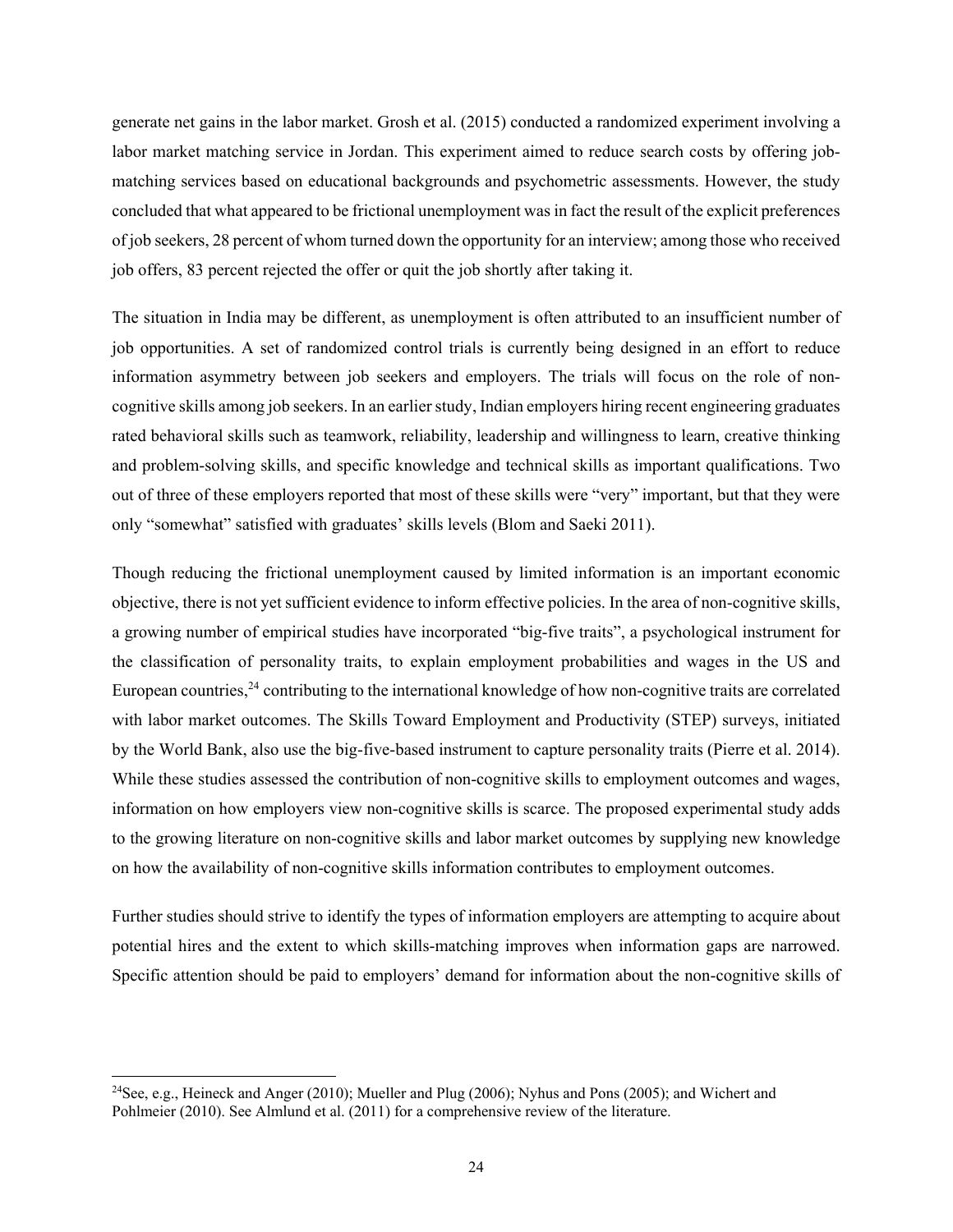potential hires, and how such information contributes to job matching. Babajob data can contribute to an analysis of the role of information on non-cognitive skills in the job-search process.

#### **6. Additional Uses of Online Job-Portal Data and Job-Search Platforms**

Beyond the five potential applications described above, there are a number of additional possibilities for using big data to improve labor market outcomes. The following section describes other prospective avenues for using online job-portal data and job-search platforms to improve skills-matching and generate more policy-relevant information.

#### *Understanding the Emerging Skills Requirements of New Technologies*

Rapid technological change is driving the evolution of business practices and shaping the demand for workforce skills. New technologies often create new job types that do not fit into the existing scheme of employment categories and workforce skills. In this dynamic environment, analyzing trends in job titles can help to identify emerging skills requirements.

The US Department of Labor has developed an Occupational Information Network (O\*NET), which comprises a regularly updated database of occupational characteristics and employee information.<sup>25</sup> It describes the knowledge, skills and abilities required for different positions, as well as the specific tasks and activities involved in each job type. O\*NET collects this information by randomly sampling businesses and workers in each job category. Online job-portal data can complement this type of database by providing real-time information on new jobs, employee requirements and scopes of work. In case of India, it is useful to apply this analysis to review the skills classification and fit them against the National Skills Qualification Framework<sup>26</sup> for improving the relevance of training.

Text analysis can be especially useful for linking emerging occupations with their required skill sets. Moreover, algorithms based on closely related skill descriptions can allow for more precise classifications of jobs with ambiguous titles. For example, "computer programmer" can be refined to "application developer," "web programmer," "web designer," etc. based on the job description.

#### *Advanced Matching Services for Employers and Job Seekers*

1

<sup>&</sup>lt;sup>25</sup> See  $\frac{http://www.onetcenter.org/}{http://www.onetcenter.org/}$  for more information.<br><sup>26</sup> National Skills Qualification Framework (NSQF) is a competency-based framework that organizes all qualifications according to a series of levels of knowledge, skills and aptitude.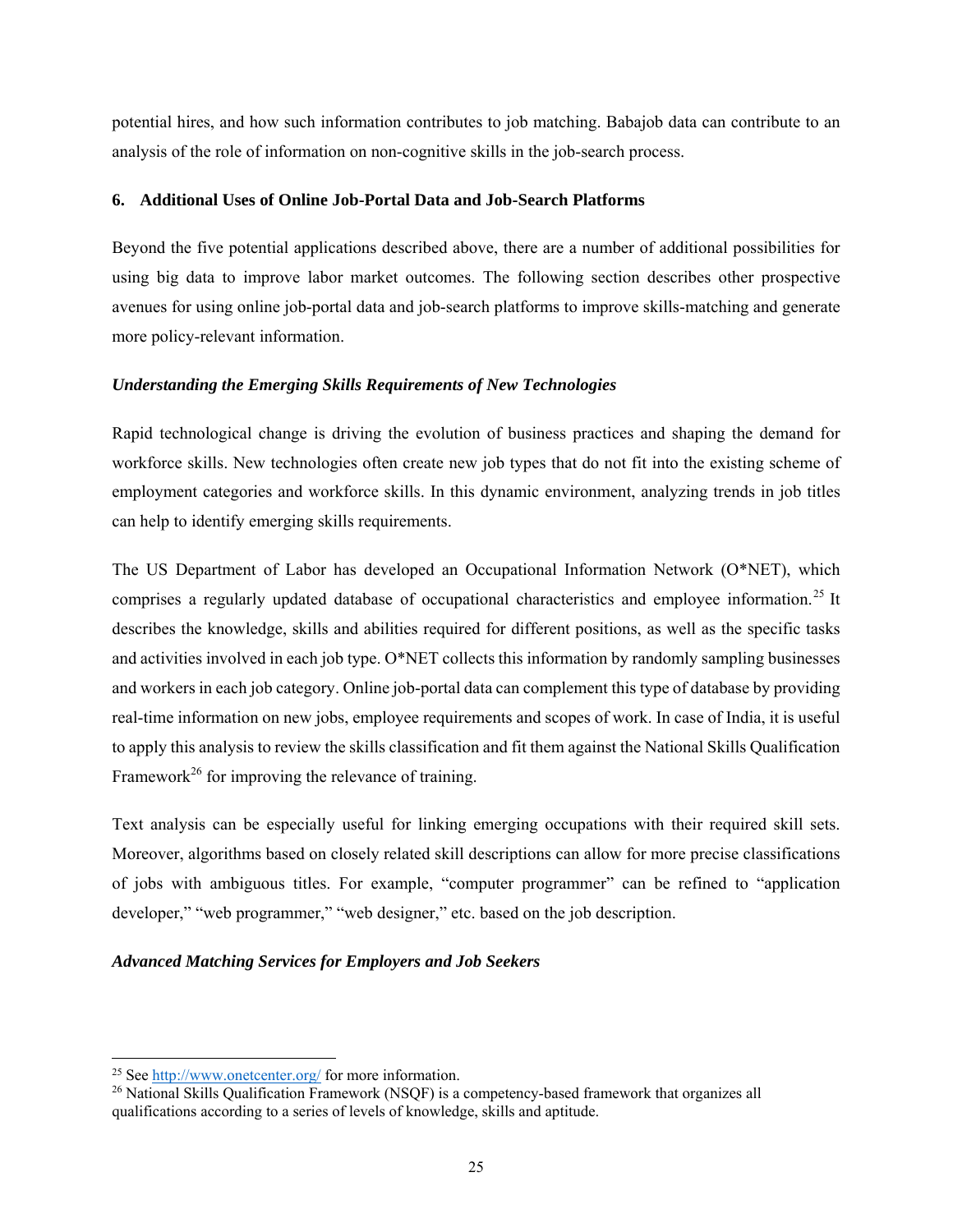More advanced forms of text analysis can use machine-learning techniques to improve skills matching and enable workers to seek training in high-demand skills. By creating algorithms to alert suitable candidates to newly posted jobs, online job portals can reduce search costs for both employers and job seekers. Algorithms can also help employers describe in greater detail both the technical skills and non-cognitive skills required for the position, and portals can identify suitable job seekers based on characteristics that go beyond observable qualifications such as academic degrees and years of experience. This type of contentbased matching can also be useful to job seekers, especially those whose interests and qualifications are not restricted to a single occupational category.

Collecting additional information on non-cognitive skills could improve the quality of job seeker information. Employers typically rely on interviews to assess non-cognitive skills, which tend to be abstract and subjective. Encouraging employers to identify the type of non-cognitive skills that they require and then assessing the non-cognitive skills offered by job seekers could reduce employers' reliance on timeconsuming interview processes. LinkedIn and other job-matching services are already pursuing similar initiatives and have achieved some preliminary success (e.g., Gee, 2015; Horton, 2016).

#### *Limitations and Caveats*

There are a number of important limitations and caveats to the use of big data in general, and online jobsearch portal data in particular. These include compliance and privacy concerns, sample representativeness and selection biases, and overall data quality. Askitas and Zimmermann (2015) identify privacy issues and data ownership as major challenges involved in big data analytics. While data collected by private firms offer key insights that can inform better public policies, the legal and ethical frameworks for obtaining and using such data are not always clearly established. Moreover, big data analytics often involve micro-level data associated with individual transactions, which can give rise to serious privacy concerns.

The representativeness of the data is also a major issue, as online job-search platforms are subject to selfselection biases and other forms of sampling error. Carnevale et al. (2014) argued that online job-portal data are vulnerable to systematic errors arising from how employers and job seekers use them. For example, online job advertisements tend to be skewed toward upper-level and professional positions, while lowerlevel and unskilled positions are often filled through other channels. Babajob was selected for this study due in part to the fact that its postings tend to include more entry-level and informal jobs than other jobsearch portals. In addition, while barriers to internet access can restrict the type of job seekers who apply for online positions, Babajob also provides phone-based access to job seekers, eliminating the necessity of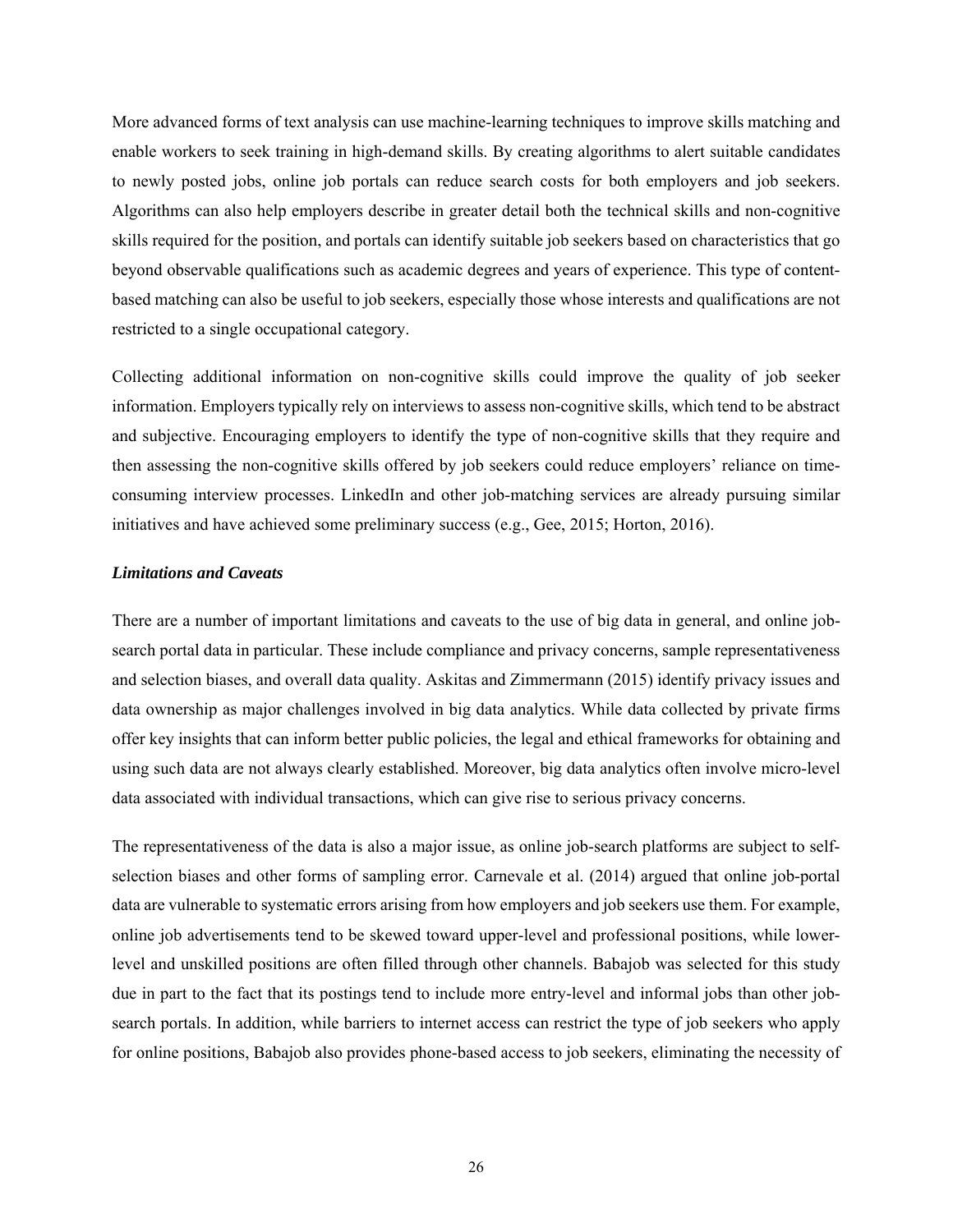internet access. However, the voluntary nature of participation in an online job-search portal creates an inevitable degree of self-selection bias.

There have been various attempts to correct representation issues, including through use of statistical weights and techniques for predicting missing data (Kureková, Beblavý, and Thum-Thysen 2015). In the case of Babajob, external data can be used as a statistical benchmark to normalize biases, but the lack of sufficiently frequent external data to describe the contemporary Indian labor market remains a constraint. Unstandardized data quality is also a potential source of statistical error, as the data are usually not collected under a specific survey framework and may therefore suffer from an unusually large amount of missing information or internal inconsistencies. Job seeker information is also self-reported and may be inaccurate. However, measurement errors and sampling biases are a risk in most forms of statistical research, and if properly addressed they should not invalidate its results.

#### **7. Conclusions**

Research using online job-portal data has enormous potential to inform public policy and advance the academic discourse on labor economics and workforce skills development. These data are not only more frequent and larger in volume than those obtained from traditional employer and workforce surveys, but they also present a greater variety of information and a more intense degree of granularity. Online job portals collect information on employers' actual demand for skills as expressed through their real business activities, as well as data on job seeker characteristics reported in a context with real economic consequences. Big data analytics has opened new avenues for objectively monitoring workforce skills demand with a wide array of applications for business practices and public policy. The analysis presented above yields five key conclusions.

First, governments should leverage online job-portal data to enhance their labor market policies. Many governments continue to rely on periodic sample-based employer and workforce surveys. However, traditional surveys are conducted too infrequently and their analytical lag time is too long to capture emerging trends in labor market dynamics and demand for workforce skills. While surveys will remain useful for analytical and policy purposes, big data analytics can support more informed decision making by providing real-time data that encompass variables which cannot be observed through any other statistical technique. Moreover, online job-portal data reflect real business activities, not abstract survey questions. These data can provide a richer understanding of employers' needs, constraints and transaction costs and uncover potential opportunities to address frictional unemployment and other labor market inefficiencies. Job-portal data can also help determine whether apparent skills gaps reflect a real deficit in the necessary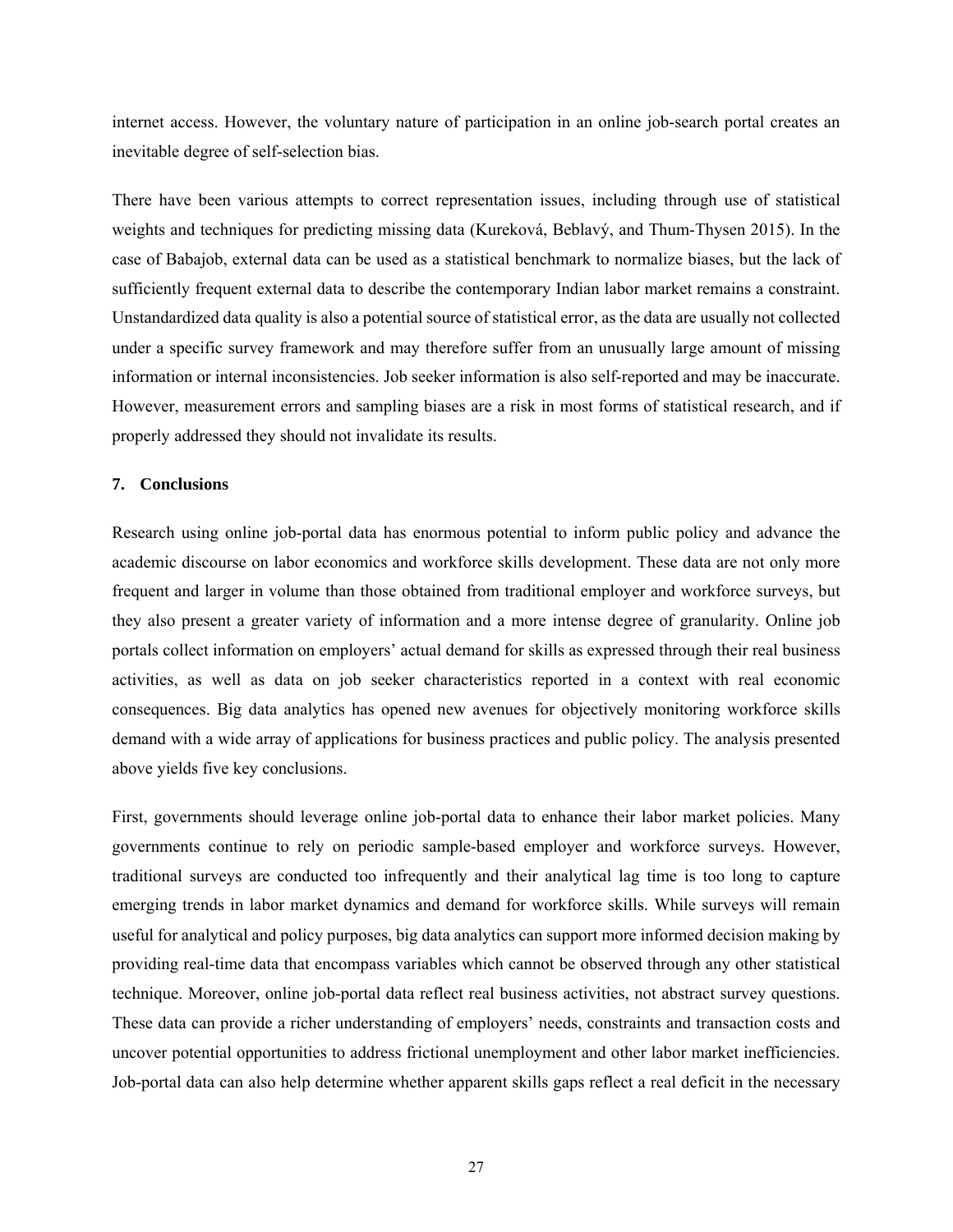skills or an obstacle to effective job matching. In an era of rapidly changing technology, policy makers require up-to-the minute information on new job types and emerging trends in the demand for workforce skills. Online job-portal data can be used to facilitate demand-driven training, and policy makers should explore ways to link this information to skills development programs or job-placement services.

Second, policy makers can use big data analytics to develop a more detailed and timely understanding of the characteristics of the labor supply. Online job-portal data can provide information on the interests and qualifications of recent graduates, as well as the features of specific labor market participants, such as women, young people, or workers in the informal sector. Identifying the dynamics that drive labor force participation among women and young people, as well as their unique job-search constraints, could also contribute to greater labor productivity and support the achievement of key social development goals. Moreover, understanding the differences between formal and informal sector jobs and workers, how wages are determined, how job matching takes place, and what skills are in shortage or surplus in the informal sector are particularly crucial to the development of effective labor market policies in developing countries.

Third, online job-portal data are more valuable when used to complement other sources of information. As issues with representativeness are a major limitation on data quality, periodic surveys of the entire labor market are essential for normalizing samples and verifying data reliability. In addition, hybrid statistical techniques using both big data analytics and more traditional methodologies can reveal dimensions of the labor market that are otherwise unobservable.

Fourth, analytical results from online job portals and their policy implications should be made public, so long as privacy concerns can be effectively addressed. Ever-expanding access to internet technology and social networks is generating a wealth of information on human behavior, raising important questions about data confidentiality and ownership. Once an appropriate legal framework has been established and sound privacy controls are in place, information on current labor market trends, including job availability, wage growth and the demand for workforce skills, should be provided to the public in order to better inform personal and firm-level employment, education and training decisions. Students in particular can use online job-portal data to determine the skills that they may wish to acquire. Data visualization can assist in conveying complex information on employment dynamics to the public.

Fifth, the analytical results from online job portals can inform training programs to make them more demand-based. Training programs are often unable to catch up with the speed of changing labor market demands driven by fast technological change, and skills training institutions continue to provide outdated training with outdated training materials and curricula. The real-time big data analytics will provide the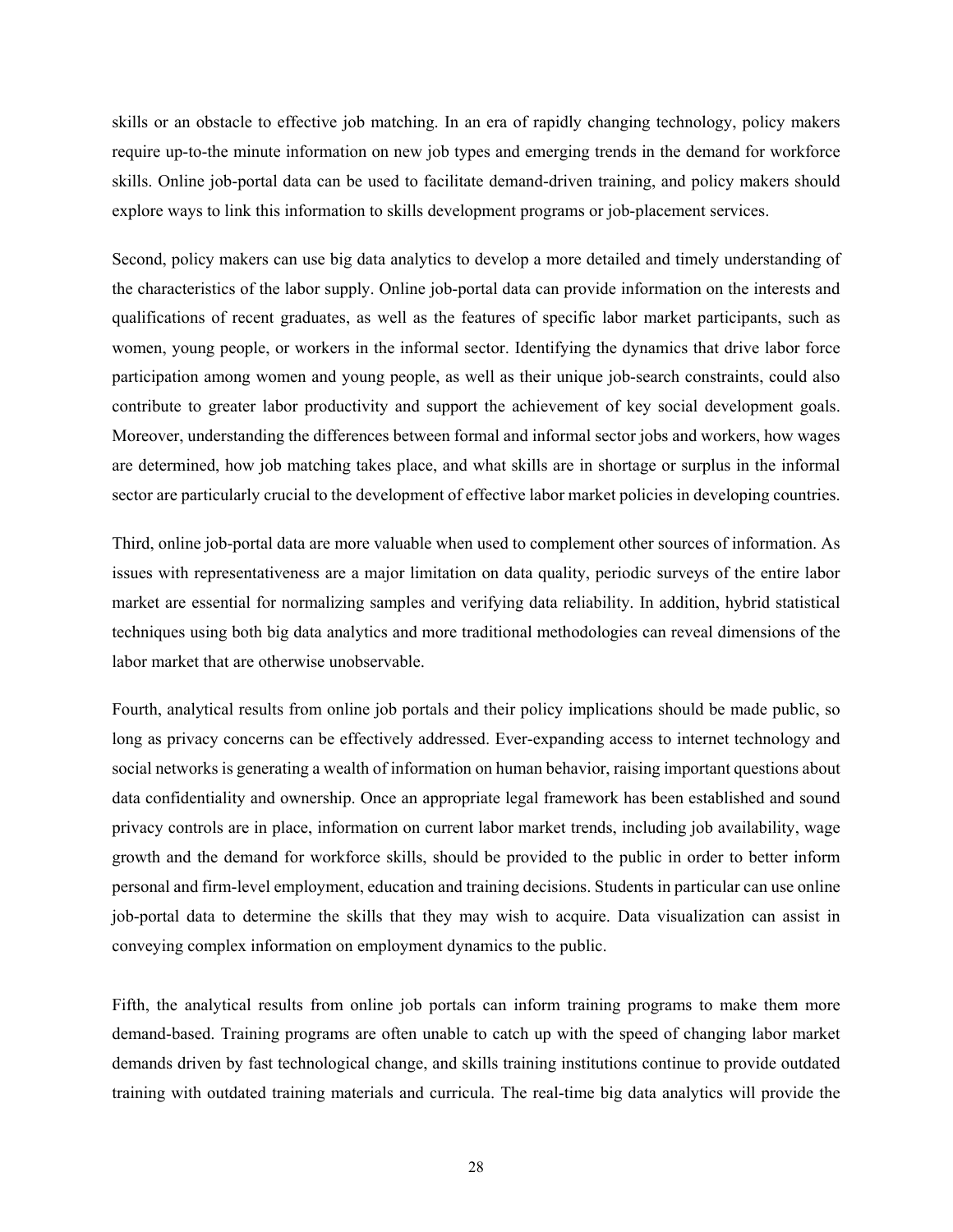trends in the skills demand and identifies shortages of skills. Such knowledge can be used to inform training institutions and contribute to adjusting skills development curriculum and improving job placement service centers for the improved relevance of training and matching support.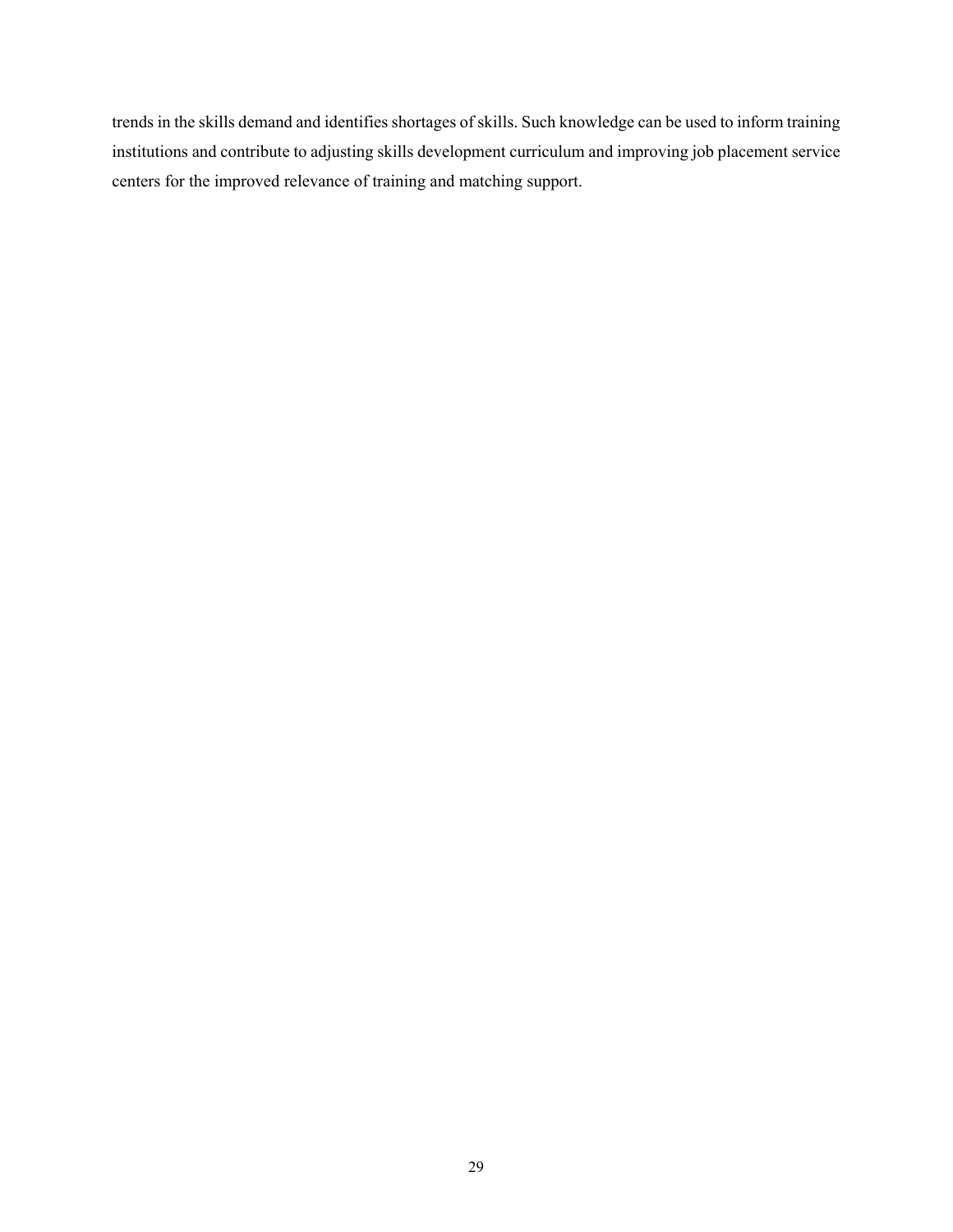#### **References**

- Aker, J.C., 2011. Dial "A" for agriculture: a review of information and communication technologies for agricultural extension in developing countries. *Agricultural Economics*. 42(6): 631-647.
- Almlund, M., A.L. Duckworth, J. Heckman, and T. Kautz, 2011, Personality Psychology and Economics. *Handbook of the Economics of Education* 4(1), 1-181.
- Areias, C.A., F. Yamauchi, S. Nomura, and S. Imaizumi. Forthcoming. Understanding Wage Dynamics through Job Advertisements: New Evidence from an Online Job Portal in India, Manuscript, The World Bank.
- Askitas, N. and K. Zimmermann. 2009. "Google Econometrics and Unemployment Forecasting." *Applied Economics Quarterly*, 55(2): 107-120.
- Askitas, N. and Zimmermann, K.F., 2015. The internet as a data source for advancement in social sciences. *International Journal of Manpower.* 36(1): 2-12.
- Beard, T. R., Ford, G. S., Saba, R. P., & Seals, R. A., 2012, Internet Use and Job Search. *Telecommunications Policy*, 36(4), 260-273.
- Beblavý, M., B. Fabo, B. and K. Lenaerts. 2016a. "Skills Requirements for the 30 Most-Frequently Advertised Occupations in the United States: An Analysis Based on Online Vacancy Data." CEPS Special Report. No. 132 March 2016.
- Beblavý, M., B. Fabo, B. and K. Lenaerts. 2016b. "The Importance of Foreign Language Skills in the Labour Markets of Central and Eastern Europe: An assessment based on data from online job portals." *CEPS Special Report,* No. 129. January 2016.
- Blom, A. and H. Saeki. 29011. Employability and Skill Set of Newly Graduated Engineers in India. *Policy Research Working Paper 5640.* World Bank.
- Burga, P., I. Ritter, and M. E. G. Barreto, 2014, The effect of Internet and cell phones on employment and agricultural production in rural villages in Peru.
- Carnevale, A. P. T. Jayasundera, and D. Repnikov. 2014. Understanding online job ads data: A technical report. McCourt School on Public Policy, Center on Education and the Workforce, Georgetown University, Washington, D.C.
- CEDEFOP. 2010. Skills Supply and Demand in Europe. Medium-Term Forecast Up to 2020. European Centre for the Development of Vocational Training. Luxembourg, Publication Office of the European Union.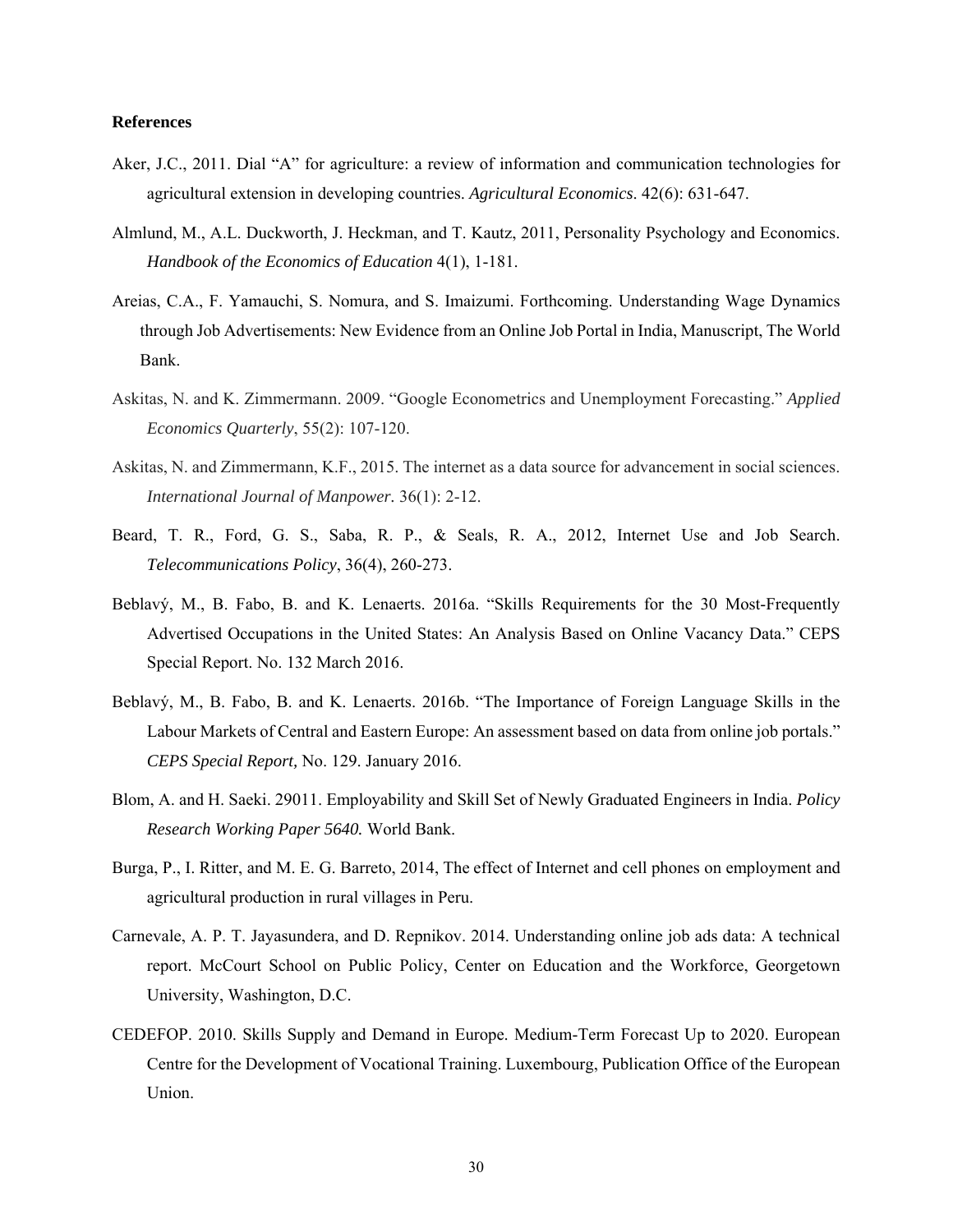- Cunningham, W.V. and P. Villaseñor. 2016. "Employer voices, employer demands, and implications for public skills development policy connecting the labor and education sectors." *The World Bank Research Observer*, 31(1): 102-134.
- Daroesman, R. and A. Weidemann. 1982. "The Role of Newspaper Advertisements in Employment Recruitment in Jakarta" *Bulletin of Indonesian Economic Studies*, 18(3), 116-120.
- Einav, L. and Levin, J.D., 2013. The data revolution and economic analysis (No. w19035). National Bureau of Economic Research.
- Fang, M. and A. Moro, 2011, Theories of Statistical Discrimination and Affirmative Action: A Survey, in *Handbook of Social Economics* Vol.1A, eds by J. Benhabib, A. Bisin and M.O. Jackson, 133-200.
- Gallivan, J. M. D. P. Truex and L. Kvasny. 2004. "Changing patterns in IT skills sets 1988-203: A content analysis of classified advertising. *DATA BASE for advances in information systems,* 35: 64-87.
- Gee, L.K., 2015. The more you know: Information effects in job application rates by gender in a large field experiment. Available at SSRN 2612979.
- Groh, M., McKenzie, D.J., Shammout, N. and Vishwanath, T., 2014. Testing the importance of search frictions, matching, and reservation prestige through randomized experiments in Jordan. *World Bank Policy Research Working Paper,* (7030).
- Hanushek, E.A. and L. Woessmann, 2008, The Role of Cognitive Skills in Economic Development. *Journal of Economic Literature* 46(3): 607–668.
- Hanushek, E.A. and L. Woessmann, 2011, The Economics of International Differences in Educational Achievement. *Handbook of the Economics of Education*. Vol. 3. North Holland.
- Heineck, G., & Anger, S. 2010. The Returns to Cognitive Abilities and Personality Traits in Germany. *Labour Economics,* 17(3), 535-546.
- Horton, J. J. 2016. The Effects of Algorithmic Labor Market Recommendations: Evidence from a Field Experiment. Available at SSRN 2346486.
- Horton, J.J. and Tambe, P., 2015. Labor Economists Get Their Microscope: Big Data and Labor Market Analysis. *Big Data*, 3(3), pp.130-137.
- Huizen T. V. and J. Plantenga. 2014. "Job Search Behaviour and Time Preferences: Testing Exponential Versus Hyperbolic Discounting." *De Economist.* 162: 223-245.
- (IFC) International Finance Corporation. 2014. *India Country Profile 2014.* The World Bank Group.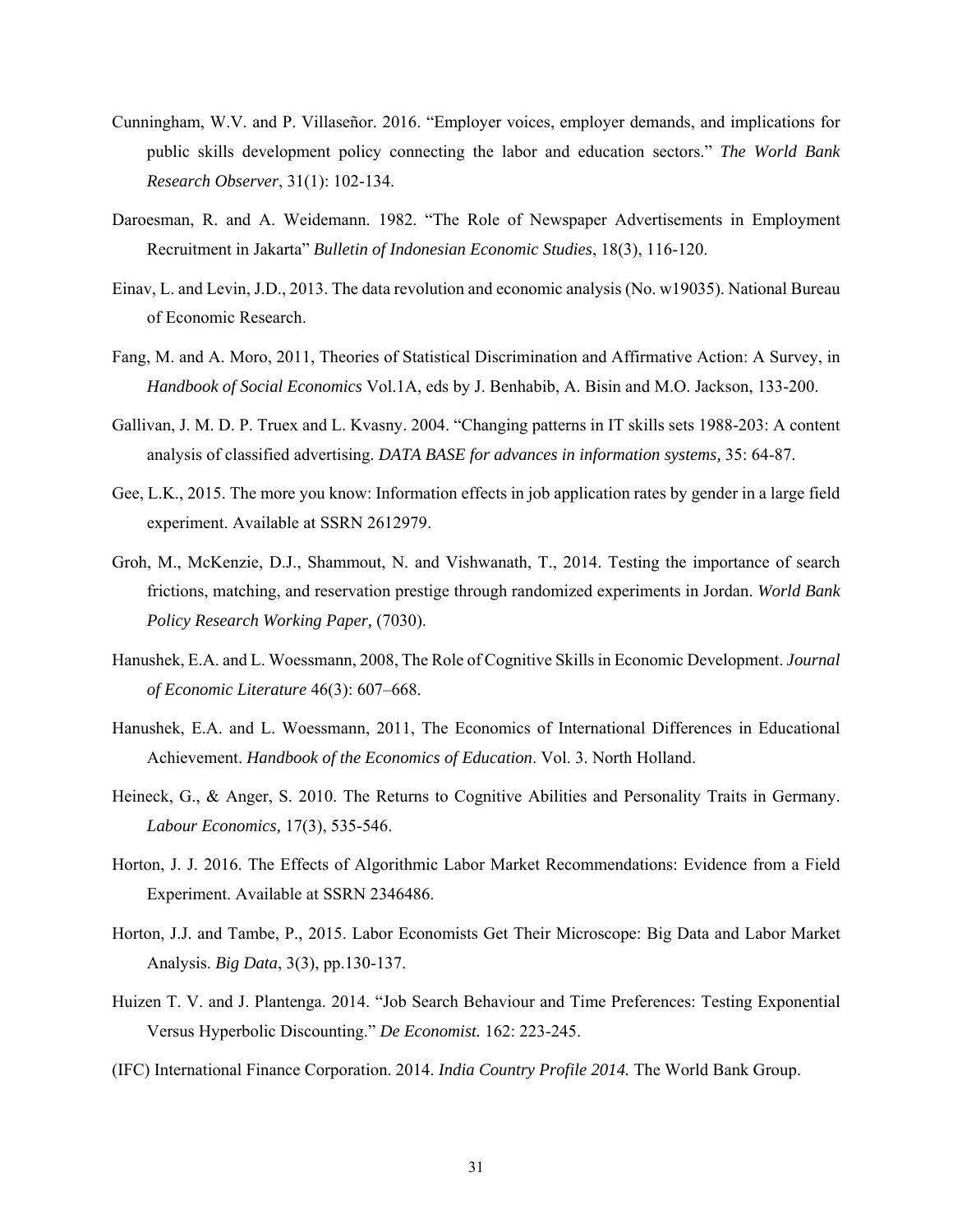- (ILO) International Labour Office. 2010. Trends Econometric Models: A Review of the Methodology. ILO Employment Trends Unit.
- (ILO) International Labour Office. 2013. The Philippines Employment Projections Mode; Employment targeting and scenarios. Employment working paper No. 140. Employment Trends Unit.
- (ILO) International Labour Office. 2016. *World Employment Social Outlook: Trends 2016.* Geneva.
- Iyengar, S. S., R. E. Wells, and B. Schwartz. 2006. "Doing Better but Feeling Worse: Looking for the Best Job Undermines Satisfaction.' *Psychological Science.* 17(2): 143-150.
- Klonner, S., & Nolen, P. J., 2010, Cell Phones and Rural Labor Markets: Evidence from South Africa. Proceedings of the German Development Economics Conference, Hannover 2010 56, Verein für Socialpolitik, Research Committee Development Economics.
- Kroft, K., & Pope, D. G., 2014, Does Online Search Crowd out Traditional Search and Improve Matching Efficiency? Evidence from Craigslist. *Journal of Labor Economics*, 32(2), 259-303.
- Kuhn, P., & Mansour, H., 2014, Is Internet Job Search Still Ineffective? *Economic Journal,* 124(581), 1213- 1233.
- Kurekova, L. M. and Z. Žilinčíková., 2015. "Low-Skilled Jobs and Student Jobs: Employers' Preferences in Slovakia and the Czech Republic." IZA Discussion Papers, No. 9145.
- Kureková, L.M., M. Beblavý, and A. Thum-Thysen. 2015. "Using online vacancies and web surveys to analyse the labour market: a methodological inquiry." *IZA Journal of Labor Economics,* 4(1): 1-20.
- Laney, D., 2001. 3D data management: Controlling data volume, velocity and variety. META Group Research Note, 6, p.70.
- Lazarus, R. (1991). *Emotion and adaptation*. New York, NY: Oxford University Press.
- Lazarus, R., and Folkman, S. (1984). Stress, appraisal, and coping. New York, NY: Springer.
- Lenaerts, K., Beblavý, M. and Fabo, B., 2016. Prospects for utilisation of non-vacancy Internet data in labour market analysis—an overview. *IZA Journal of Labor Economics.* 5(1): 1.
- Liu, S., Huang, J. L., and Wang, M. 2014. Effectiveness of Job Search Interventions: A Meta-Analytic Review. *Psychological Bulletin.* 140(4): 1009-1041.
- Maier, T., Mönnig, A. and Zika, G., 2015. Labour demand in Germany by industrial sector, occupational field and qualification until 2025–model calculations using the iab/inforge model. *Economic Systems Research*, 27(1): 19-42.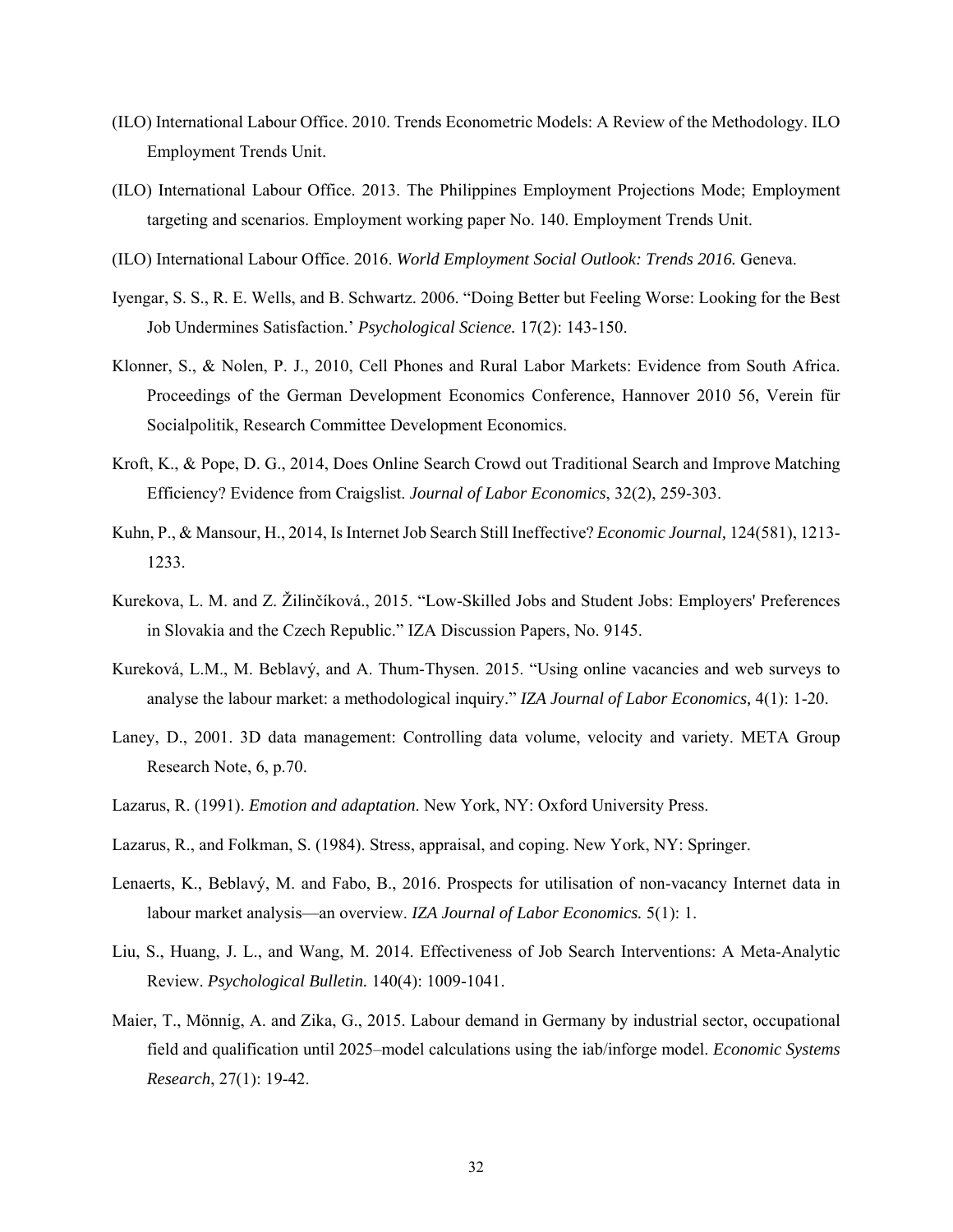- Marinescu, I.E. and R. P. Wolthoff. 2015. "Opening the black box of the matching function: The power of words." IZA Discussion Papers, No. 9071.
- McAfee, A., and E. Brynjolfsson. 2012. "Big Data: The management Revolution." *Harvard Business Review.* 90: 60-68.
- Mueller, G., & Plug, E., 2006, Estimating the Effect of Personality on Male and Female Earnings. *Industrial and Labor Relations Review*, 3-22.
- Nyhus, E. K., & Pons, E., 2005, The Effects of Personality on Earnings. *Journal of Economic Psychology*, 26(3), 363-384.
- OECD. 2012. *Better Skills, Better Jobs, Better Lives: A Strategic Approach to Skills Policies*. OECD Publishing. http://dx.doi.org/10.1787/9789264177338-en
- Pierre, G., M. L. S. Puerta, A. Valerio, and T. Rajadel. 2014. *STEP Skills Measurement Surveys. Innovative Tools for Assessing Skills.* Social Protection and Labor Discussion Paper No. 1421. Washington, D.C.
- Psacharopoulos, G. 1991. "From Manpower Planning to Labour Market Analysis." *International Labour Review.* 130(4): 459-474.
- Reimsbach-Kounatze, C. 2015. "The Proliferation of "Big Data" and Implications for Official Statistics and Statistical Agencies: A Preliminary Analysis", OECD Digital Economy Papers, No. 245, OECD Publishing.
- Rutkowski, J. 2010. "Demand for Skills in FYR of Macedonia." Technical Note. World Bank, Washington, D.C.
- Savage M. and R. Burrows. 2007. The coming crisis of empirical sociology. *Sociology* 41(5): 885–899.
- Savage M. and R. Burrows. 2009. Some further reflections on the coming crisis of empirical sociology. *Sociology* 43(4): 762–772.
- Shahiri, H., & Osman, Z., 2014, Internet Job Search and Labor Market Outcome. *International Economic Journal*, 1-13.
- Simon, H. A. 1955. "A behavioral model of rational choice." *Quarterly Journal of Economics.* 59: 99-118.
- Snijders, C., Matzat, U., & Reips, U.-D. 2012. 'Big Data': Big gaps of knowledge in the field of Internet science. International Journal of Internet Science, 7, 1-5.
- Spalletti, S. 2008. The History of Manpower Forecasting in Modelling Labour Markets, Working Paper 18, Macerata, University of Macerata.